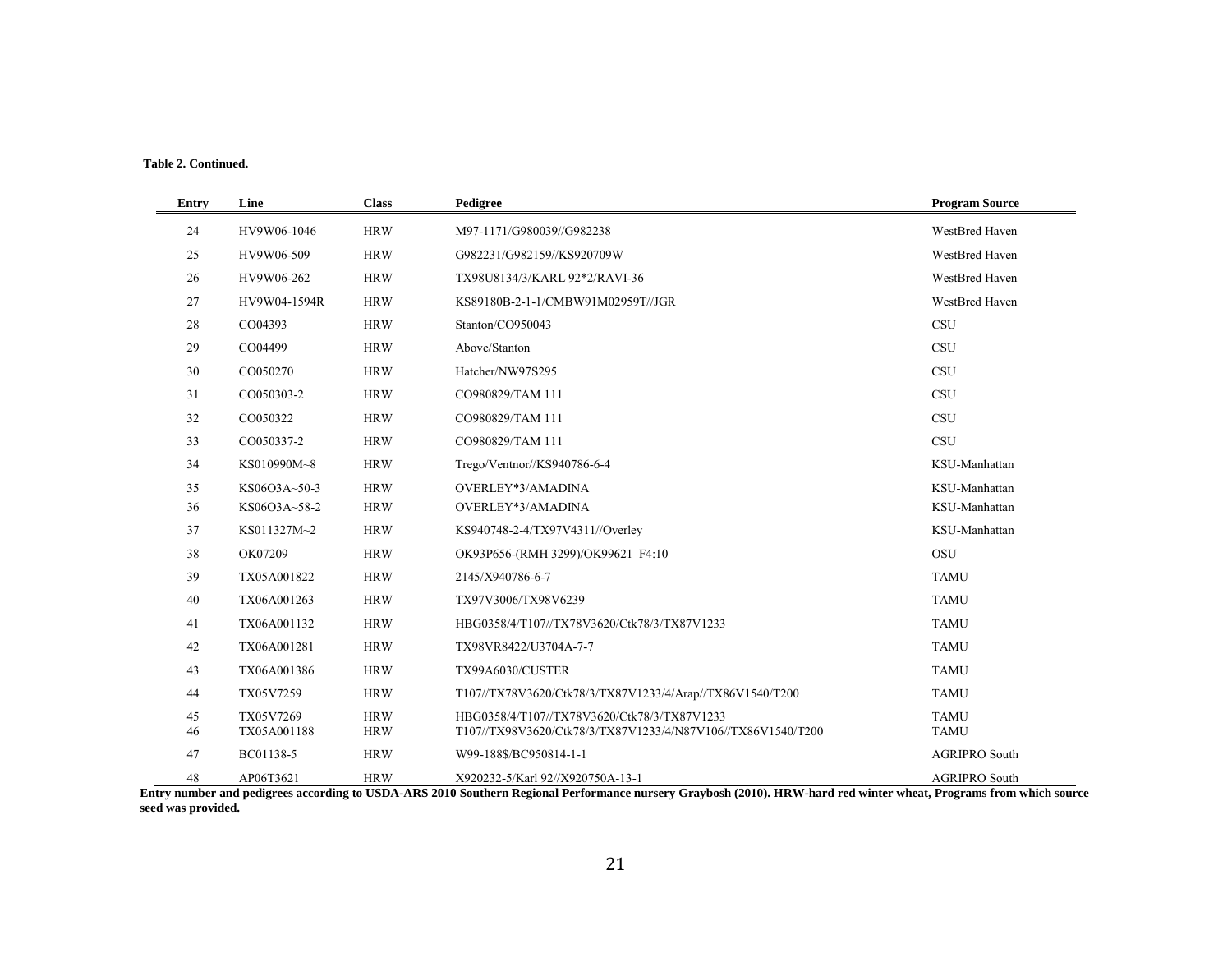| Entry | Line           | <b>Class</b> | Pedigree                                                                                                                        | Program Source  |
|-------|----------------|--------------|---------------------------------------------------------------------------------------------------------------------------------|-----------------|
| 1     | Kharkof        | <b>HRW</b>   | Kharkof                                                                                                                         | check           |
| 2     | Scout 66       | <b>HRW</b>   | Scout 66                                                                                                                        | check           |
| 3     | <b>TAM-107</b> | <b>HRW</b>   | <b>TAM-107</b>                                                                                                                  | check           |
| 4     | Fuller         | <b>HRW</b>   | Fuller                                                                                                                          | check           |
| 5     | KS07HW52-5     | <b>HWW</b>   | KS025580(TREGO/CO960293)/KS02HW25(TGO/JGR 8W)                                                                                   | <b>KSU-HAYS</b> |
| 6     | OK05526        | <b>HRW</b>   | KS94U275/OK94P549 F4:12                                                                                                         | <b>OSU</b>      |
| 7     | OK05204        | <b>HRW</b>   | SWM866442/OK95548 F4:12                                                                                                         | <b>OSU</b>      |
| 8     | OK07231        | <b>HRW</b>   | OK92P577-(RMH 3099)/OK93P656-(RMH 3299) F4:10                                                                                   | <b>OSU</b>      |
| 9     | <b>NE07444</b> | <b>HRW</b>   | KS96HW10-3=(KS91HW29// RIO BLANCO/KS91H184)/WAHOO/NE99585<br>R-148 (G97343) = (919021/B725//K92)/NI00436 = (WI89-273-13/NE93427 | <b>UNL</b>      |
| 10    | NI07703        | <b>HRW</b>   | (=BEZ 1/CTK78//ARTHUR/CTK78/3/BENNET/4/NORKAN)                                                                                  | <b>UNL</b>      |
| 11    | NI08708        | <b>HRW</b>   | CO980829 (=Yuma/T-57//CO850034/3/4*Yuma/4/NEWS1)/Wesley                                                                         | <b>UNL</b>      |
| 12    | CO050270       | <b>HRW</b>   | Hatcher/NW97S295                                                                                                                | <b>CSU</b>      |
| 13    | CO050303-2     | <b>HRW</b>   | CO980829/TAM 111                                                                                                                | <b>CSU</b>      |
| 14    | KS010990M~8    | <b>HRW</b>   | Trego/Ventnor//KS940786-6-4                                                                                                     | KSU-Manhattan   |
| 15    | KS06O3A~50-3   | <b>HRW</b>   | OVERLEY*3/AMADINA                                                                                                               | KSU-Manhattan   |
| 16    | KS011327M~2    | <b>HRW</b>   | KS940748-2-4/TX97V4311//Overley                                                                                                 | KSU-Manhattan   |
| 17    | TX06A001281    | <b>HRW</b>   | TX98VR8422/U3704A-7-7                                                                                                           | <b>TAMU</b>     |
| 18    | TX06A001386    | <b>HRW</b>   | TX99A6030/CUSTER                                                                                                                | <b>TAMU</b>     |
| 19    | TX05V7259      | <b>HRW</b>   | T107//TX78V3620/Ctk78/3/TX87V1233/4/Arap//TX86V1540/T200                                                                        | <b>TAMU</b>     |
| 20    | TX05V7269      | <b>HRW</b>   | HBG0358/4/T107//TX78V3620/Ctk78/3/TX87V1233                                                                                     | <b>TAMU</b>     |

**Table 3.The 2010 Southern Regional Performance Nursery (SRPN) growth chamber entries.**

**Entry number used in growth chamber experiment, not the same entry number as original 2010 Southern Regional Performance list. Pedigrees according to USDA-ARS 2010 Southern Regional Performance nursery Graybosh (2010). HRW-hard red winter wheat, Programs for which source seed was provide.**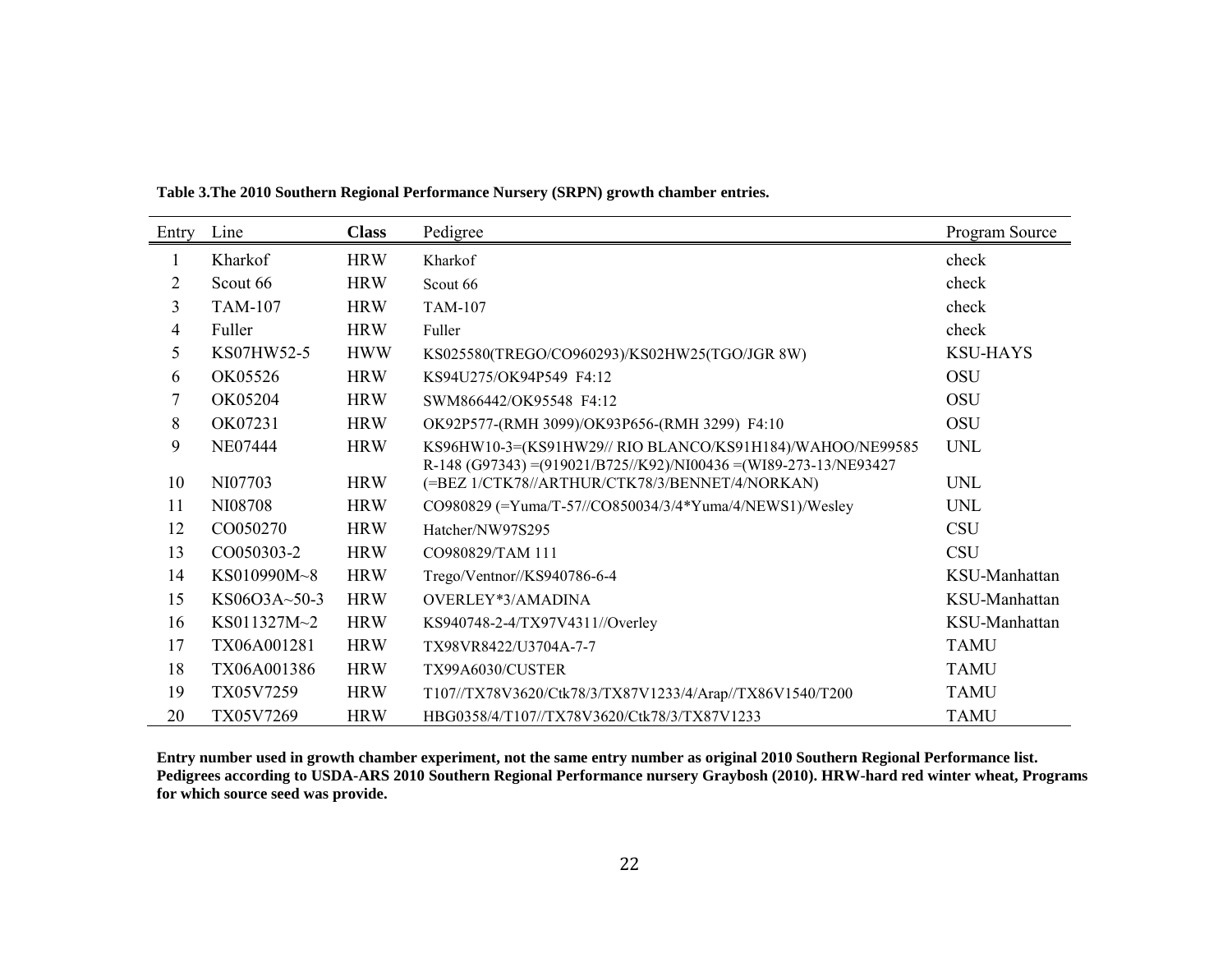## *Experimental design*

Three growth chamber cycles were conducted in this study. In the first (2010) and second (2011) growth chamber cycle, seeds from the selected lines were vernalized in petri dishes by germinating twenty seeds at room temperature for 30 hr, then continuing the growing cycle in a refrigerator at 1-2° C. The sprouted seeds were left under dark refrigeration for six weeks according to Davidson et al. (1985). Three seeds were planted per six-inch, pot with two pots per variety into a soil medium. Each pot per variety represented a replication. A parallel set was planted without exposure to vernalizing temperatures to represent the non-vernalized set according to Darapuneni et al., 2013. Both sets of pots were then placed in a split-split plot arrangement in two growth chambers and rotated weekly to equalize temperature and light fluctuation within the chamber. The chambers were set for 12 and 16 hour day-lengths. Data was taken on flowering and heading dates of all lines. The same experiment was repeated in 2011. The 2012 growth chamber experiment included two vernalization treatments (3 and 6 weeks) and two photoperiod lengths (10hr and 14hr).

# *Data collection*

Flowering dates were recorded when 50% of the tillers in the pot showed visible anther extrusion and or when trapped anthers changed from green to yellow. Data compiled by the USDA-ARS on the remaining 30 field locations were utilized including; grain yield, heading date, yield stability and height. Genotyping was conducted at the USDA-ARS genotyping lab in Manhattan, KS, using KASP chemistry in a K-Biosciences SNP pipeline to assess marker data of the lines used in this experiment. The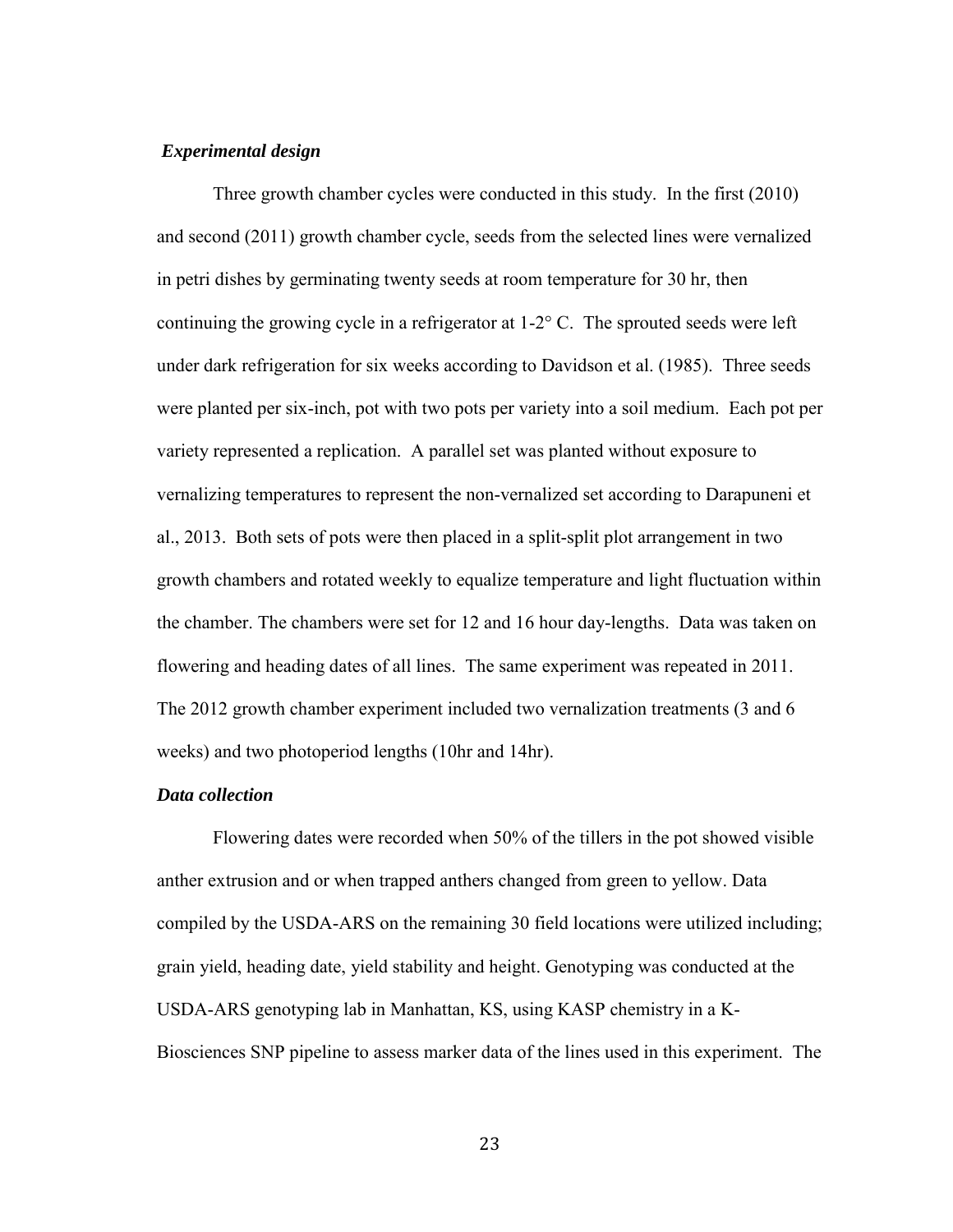markers considered for this experiment were photoperiod marker PPD-D1 LD and markers for the three vernalization genes *Vrn-A1, Vrn-A1b* and *Vrn-D3.* 

Basal Vegetative period (BVP), i.e. intrinsic earliness, was measured as time for vernalized seedling (6 week) to grow to anthesis in the longer photoperiod (16 hour), based on testing conducted in the 2010 and 2011 growth chamber evaluations. Furthermore, the main effect of vernalization (∆V) was measured as the difference in anthesis date between vernalized (6 wk) and moderately vernalized (3 wk) seedlings under medium long day (14 h) conditions, based on testing conducted in the 2012 growth chamber evaluation. The main effects of photoperiod (∆P) were measured as difference in days to anthesis between 16 and 12 h treatments in the vernalized seedlings (6 wk vernalization) measurements from growth chamber experiment evaluations done in 2011 and 2012.

# *Statistical analysis*

Growth chamber data were analyzed as a split-split plot design using SAS 9.3. The ANOVA tables of the 2010 and 2011 growth chamber experiments showed the main plot being photoperiod (16 hour vs. 12 hour), the sub-plot being vernalization treatment (6 week vs. 0 week), and the sub-sub plot being genotype (Table 4). Furthermore, the ANOVA table of the 2012 growth chamber experiment shows the main plot representing photoperiod (14 hour vs. 10 hour), the sub-plot representing vernalization treatment (6 week vs. 3 week), and the sub-sub plot represented by genotype, and can be seen on the second table on page 28.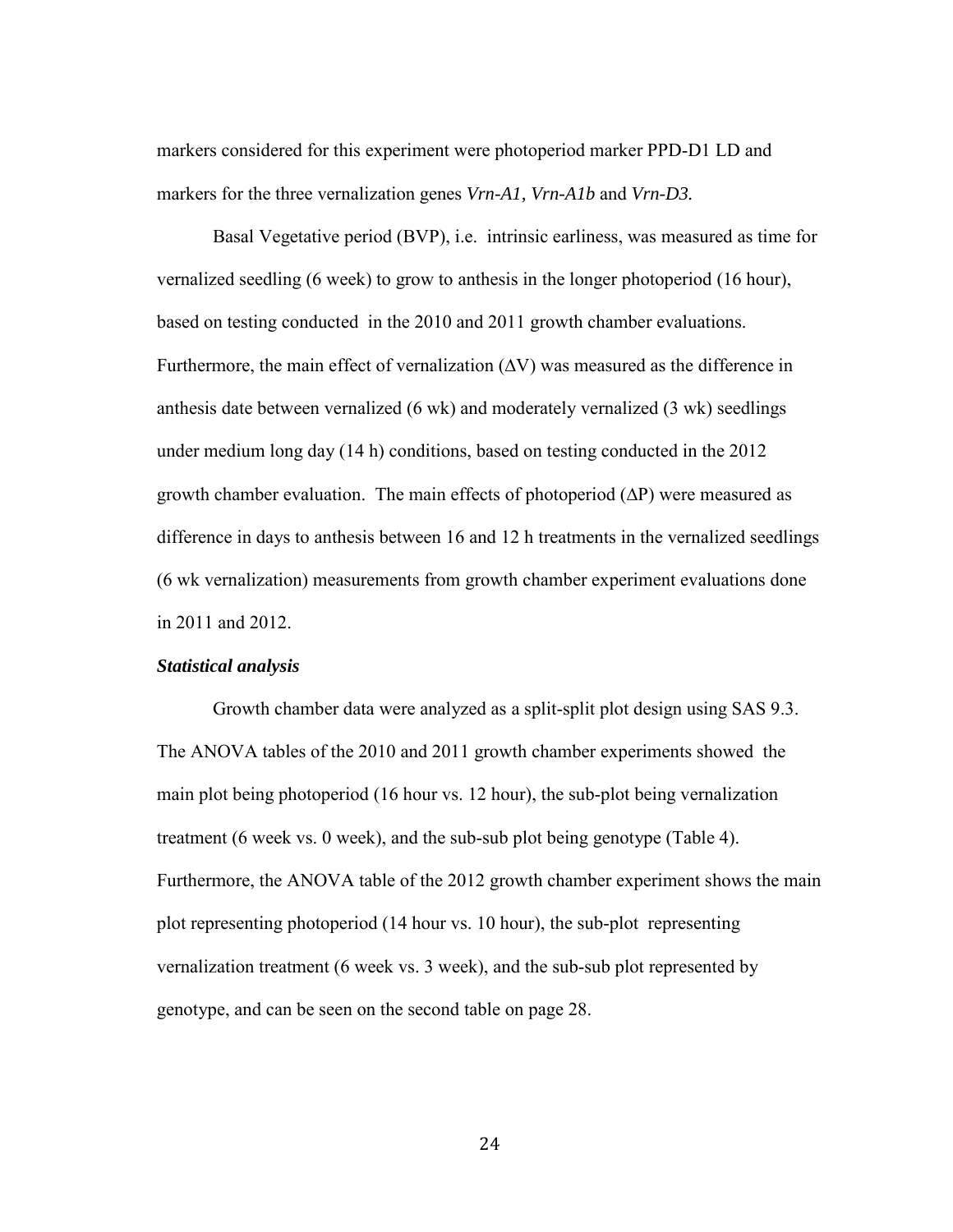## *Biplot analysis*

The GGEbiplot software of Yan and Kang (2003), was used to generate the biplots illustrated in the results section . A two-way matrix of genotypes as entries and traits as testers was generated from mean values for genotypes. Rows and columns were treated as entries and testers, respectively. The biplot model was as follows:

$$
Y_{ij} - \mu - \beta_j = \lambda_1 \xi_{i1} \eta_{j1} + \lambda_2 \xi_{i2} \eta_{j2} + \in_{ij}
$$

where =  $Y_{ij}$  expected value of entry i and tester j,  $\mu$  = grand mean,  $\beta_i$  = mean of all crosses to j,  $\lambda_1$ = PC1,  $\xi_{i1}$ = PC1 eigenvector of entry i,  $\eta_{i1}$ = PC1 eigenvector of tester j,  $\lambda_2$ = PC2,  $\xi_{i2}$ = PC2 eigenvector of entry i,  $\eta_{i2}$ = PC2 eigenvector of tester j, and  $\epsilon_{ii}$ = residual of model associated with combinations of entry i and tester j.

 According to Yan and Tinker [\(2006\)](#page-59-0) traits with acute angles are positively associated while obtuse angles indicated a negative association. Traits with near right angles are independent. Entries close to one another signify similar trait profiles and entries opposite one another relative to the origin signify opposite trait profiles. Performance of an entry with regard to a trait is better than average if the angle between its vector and the trait's vector is less than 90°; lower than average if greater than 90°; and near average if the angle is near 90°.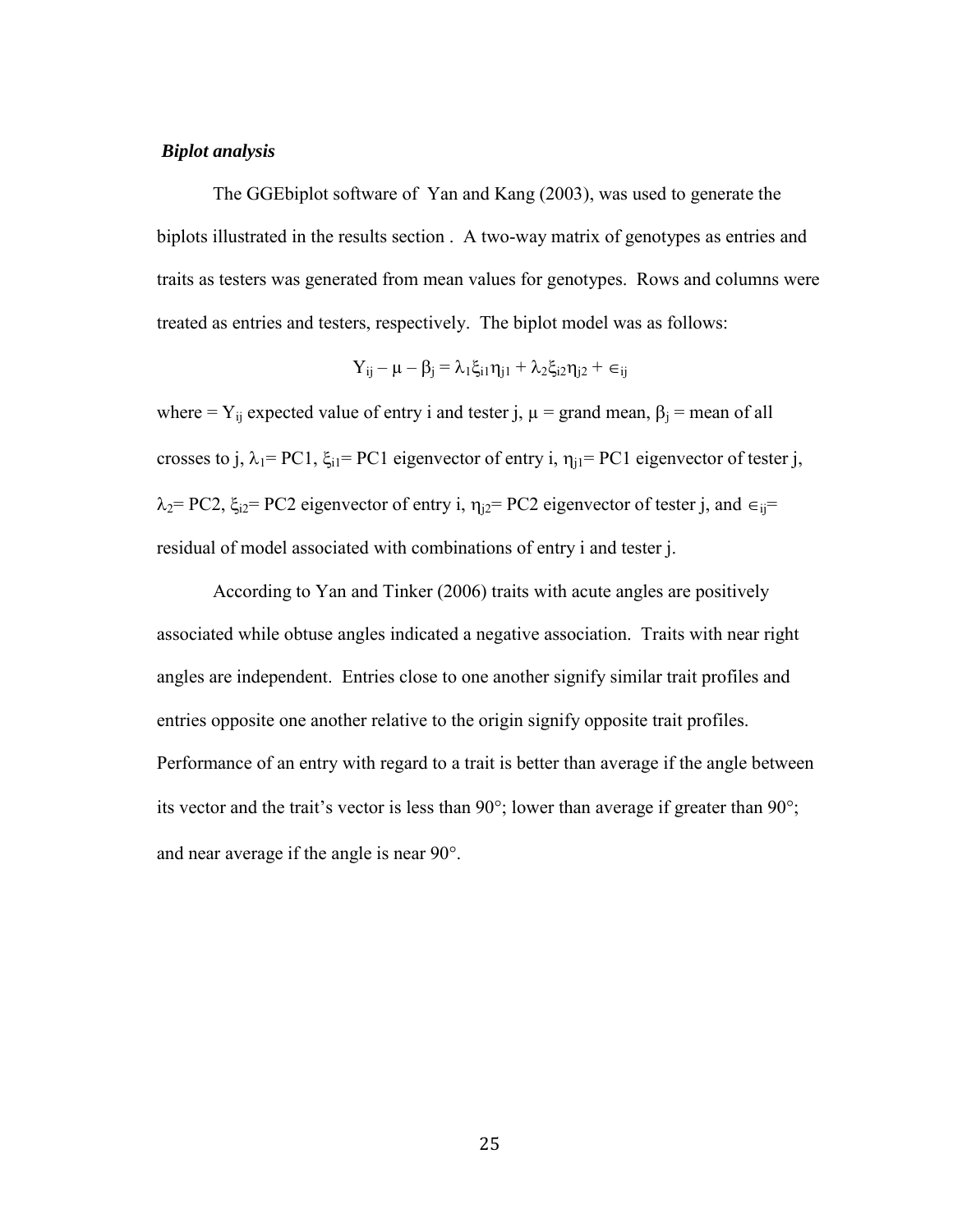For genotype-by-environment or genotype-by-trait interactions, it is necessary to establish whether or not there are relevant rank changes of a specific genotype across a given environment or for a given trait. For example, HRW is expected to have longer days to heading in the northern Great Plains as opposed to South Texas. If there are not relevant rank changes, a particular line(s) may be identified as early across all environments. A biplot allows a breeder to determine whether or not a single environment should be divided into multiple mega-environments to exploit or avoid any potential genotype-by-environment interactions. A biplot can also assist a breeder in identifying the sources of these interactions. The most ideal test environments and superior genotypes can be identified through the use of biplot analysis (Yan and Tinker, 2006).

Two types of biplot views were generated for analysis of the HRW set in this study. These views include a mean performance and stability view of genotypes and a which-won-where view.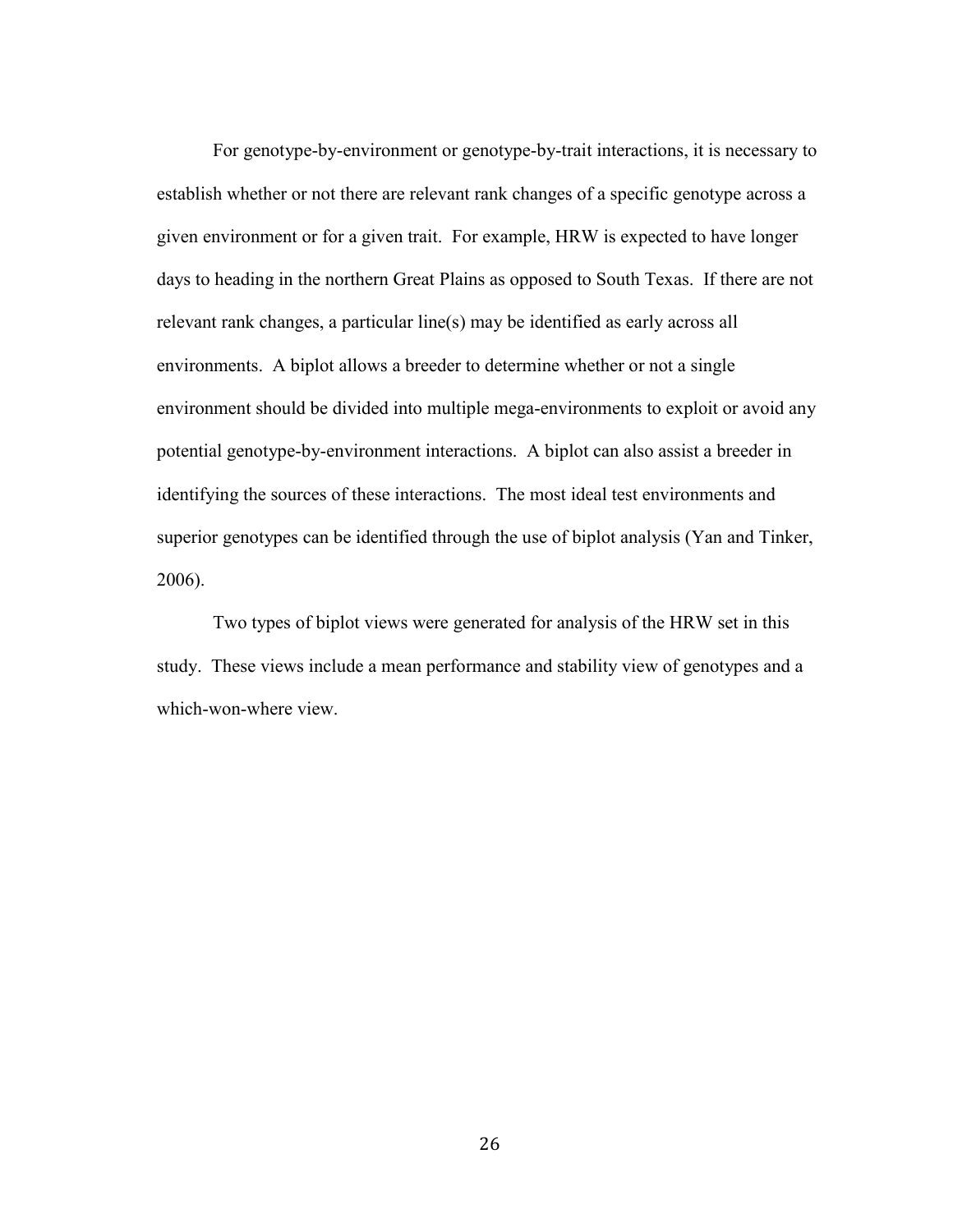| <b>Source</b>                                                                                                                                          | DF SS          |               | <b>MS</b>                        | F value P      | value  |
|--------------------------------------------------------------------------------------------------------------------------------------------------------|----------------|---------------|----------------------------------|----------------|--------|
| Year                                                                                                                                                   | $\mathbf{1}$   | 2514.4031     | 2514.4031**                      | 32184.4 0.0035 |        |
| Error $a = rep(year)$                                                                                                                                  | $\mathfrak{2}$ | 0.0813        | 0.0406                           | 0.00           | 0.9966 |
| $\, {\bf p}$                                                                                                                                           | $\mathbf{1}$   | 7097.0281     | 7097.0281*                       | 3115.29 0.0114 |        |
| year*P                                                                                                                                                 | $\mathbf{1}$   | 100.1281      | 100.1281 <sup>NS</sup>           | 43.95          | 0.0953 |
| Error $b = rep*P$                                                                                                                                      | $\mathbf{1}$   | 2.2781        | 2.2781                           | 0.19           | 0.6637 |
| V                                                                                                                                                      | $\mathbf{1}$   |               | 317079.1531 317079.1531** 277987 |                | < 0001 |
| year <sup>*</sup> V                                                                                                                                    | $\mathbf{1}$   | 2514.4031     | 2514.4031**                      | 2204.41 0.0005 |        |
| $P*V$                                                                                                                                                  | $\mathbf{1}$   | 7097.0281     | $7097.0281$ **                   | 6222.05 0.0002 |        |
| year*P*V                                                                                                                                               | $\mathbf{1}$   | 100.1281      | $100.1281$ <sup>*</sup>          | 87.78          | 0.0112 |
| Error $c = rep*P*V$                                                                                                                                    | $\overline{c}$ | 2.2813        | 1.1406                           | 0.10           | 0.9094 |
| Genotype                                                                                                                                               | 19             | 5900.2844     | 310.5413**                       | 25.87          | < 0001 |
| P*Genotype                                                                                                                                             | 19             | 1525.9094     | $80.3110**$                      | 6.69           | < 0001 |
| V*Genotype                                                                                                                                             | 19             | 5900.2844     | 310.5413**                       | 25.87          | < 0001 |
| P*V*Genotype                                                                                                                                           | 19             | 1525.9094     | 80.3110**                        | 6.69           | < 0001 |
| year*Genotype                                                                                                                                          | 19             | 1609.0344     | 84.6860**                        | 7.05           | < 0001 |
| year*P*V*Genotype                                                                                                                                      | 57             | 2872.6531     | 50.3974**                        | 4.20           | < 0001 |
| Error $d = residual$                                                                                                                                   |                | 155 1860.8594 | 12.0055                          |                |        |
| Coefficient of variation $(CV\%) = 11.00$<br><sup>NS</sup> , $*$ , and $**$ = Significant at 5% and 1%<br>respectively; P=photoperiod, V=vernalization |                |               |                                  |                |        |

**Table 4. Split-split plot analysis of 2010 and 2011data with the main plot being photoperiod (16 vs. 12 hour), the sub-plot being vernalization (6 vs. 0 week), and the sub-sub plot being genotype.**

 $\overline{\phantom{a}}$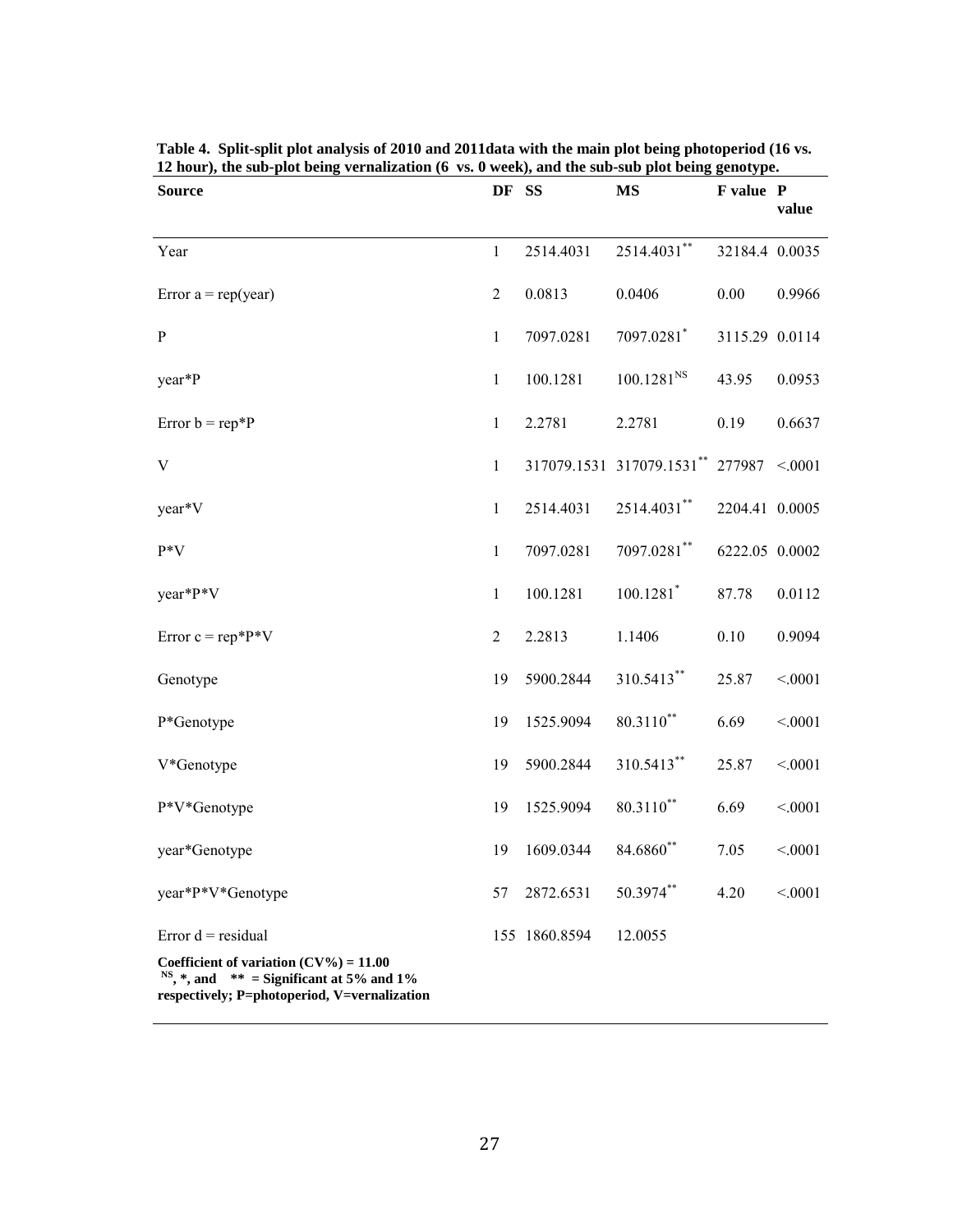|                    |       | 2010 |       |      | 2011 |       |
|--------------------|-------|------|-------|------|------|-------|
| <b>Photoperiod</b> | HV    | N V  | Mean  | HV   | NV   | Mean  |
| (h)                |       |      |       |      |      |       |
| 12                 | 65.65 | 0.00 | 32.83 | 79.1 | 0.0  | 39.6  |
| 16                 | 49.05 | 0.00 | 24.53 | 58.0 | 0.0  | 29.0  |
| Mean               | 57.35 | 0.00 | 28.7  | 68.6 | 0.0  | 34.3  |
| $CV\%$             |       |      | 7.9%  |      |      | 12.8% |
| $LSD$ 0.05 (P)     |       |      | 0.95  |      |      | 5.24  |
| $LSD$ 0.05 (V)     |       |      | 0.24  |      |      | 1.26  |

**Table 5. Main effects and interaction of photoperiod and vernalization for days to anthesis of 20 hard red winter wheat lines tested in the growth chamber in 2010 and 2011.**

**Photoperiod 12 hr and 16 hr, HV 6 weeks of vernalization, NV 0 weeks of vernalization.**

**Table 6. Split-split plot analysis of 2012 data with the main plot being photoperiod (14 vs. 10 hour), the sub-plot representing vernalization (6 vs. 3 week), and the sub-sub plot representing genotype.**

| Source               | DF |                 | Type ISS Mean Square F Value Pr > F |                    |               |
|----------------------|----|-----------------|-------------------------------------|--------------------|---------------|
| Rep                  | 1  | 212.7198        | 212.7198                            |                    | $0.24$ 0.6269 |
| P                    | 1  | 303055.1555     | 303055.1555                         | $6.68E7 \le 0.001$ |               |
| Error $a = REP^*P$   | 1  | 0.0002          | 0.0002                              |                    | 0.00 0.9996   |
| V                    | 1  | 4305.0156       | 4305.0156                           |                    | 12.73 0.0703  |
| $P*V$                | 1  | 34727.0582      | 34727.0582                          |                    | 102.40 0.0096 |
| $Error b = REP*P*V$  | 2  | 804.0872        | 402.0436                            |                    | 0.45 0.6391   |
| Name                 | 18 | 27367.9625      | 1520.4424                           | 1.70               | 0.0588        |
| P*Name               | 18 | 38718.9917      | 2151.0551                           | 2.41               | 0.0046        |
| V*Name               | 18 | 26166.2202      | 1453.6789                           |                    | 1.63 0.0758   |
| P*V*Name             | 18 | 21431.5903      | 1190.6439                           |                    | 1.33 0.1940   |
| $Error c = residual$ | 71 | 63360.9868      | 892.4083                            |                    |               |
| Corrected total      |    | 150 520149.7881 |                                     |                    |               |

**CV% = 55.1**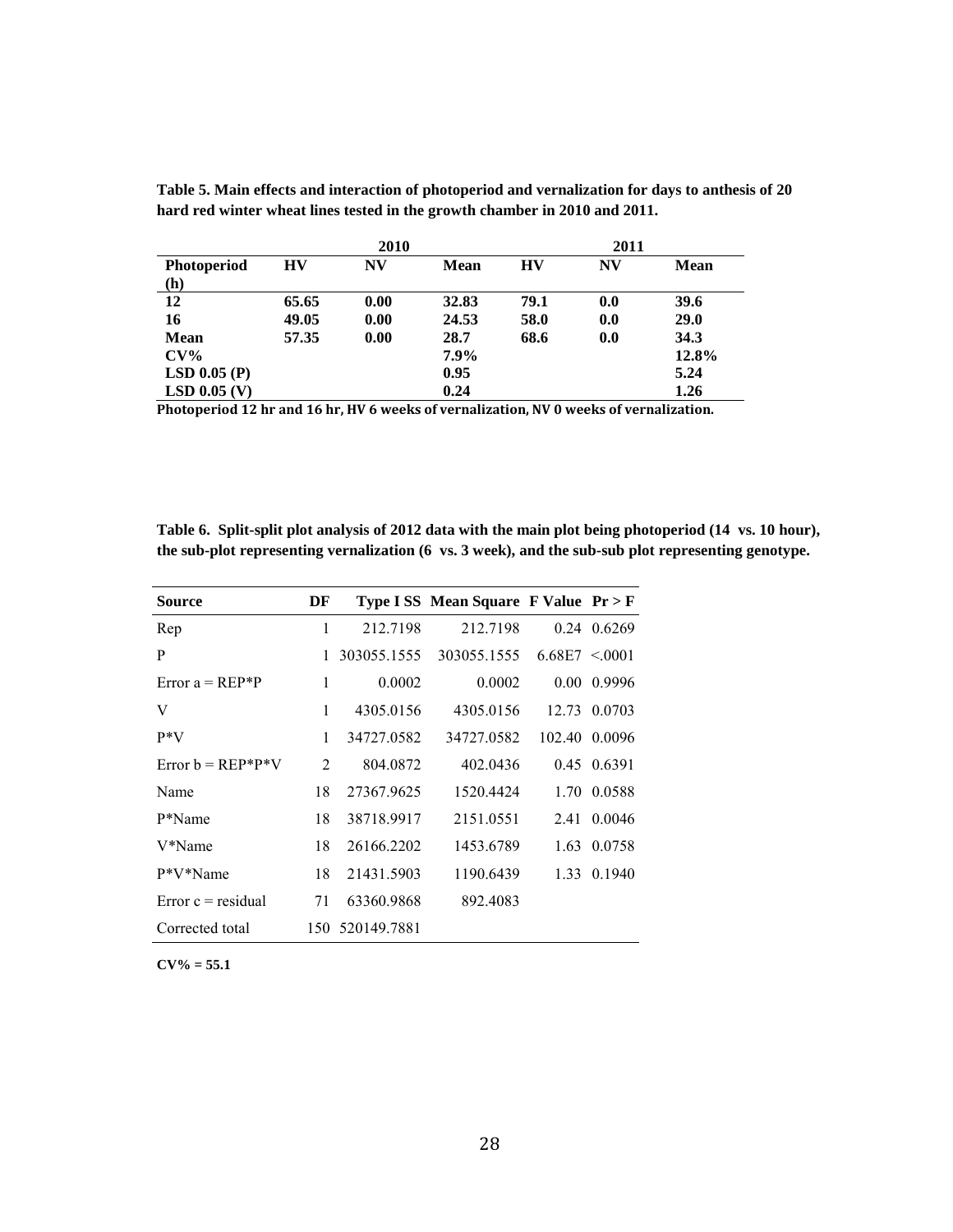|                    |      | 2012  |       |
|--------------------|------|-------|-------|
| <b>Photoperiod</b> | HV   | MV    | Mean  |
| (h)                |      |       |       |
| 10                 | 19.5 | 0.00  | 9.7   |
| 14                 | 78.4 | 119.7 | 99.3  |
| Mean               | 48.5 | 59.8  | 55.0  |
| $CV\%$             |      |       | 55.1  |
| $LSD$ 0.05 (P)     |      |       | 00.14 |
| $LSD$ 0.05 (V)     |      |       | 12.7  |

**Table 7. Main effects and interaction of photoperiod and vernalization for days to anthesis of 20 hard red winter wheat lines tested in the growth chamber in 2012.**

 **Photoperiod 10 hr and 14 hr, HV 6 weeks of vernalization, MV 3 weeks of vernalization**

#### **Results and discussion**

#### *Analysis of variance*

In the 2010-2011 growth chamber analysis all effects and first-order and secondorder interactions were significant at the 5% level of probability. We had a significant photoperiod-by-vernalization-by-genotype interaction, indicating that genotypes responded differently across different day lengths and vernalization treatments (Table 4) Table 5 shows the main effects and interaction of photoperiod and vernalization for the 2010-2011 growth chamber experiments**.** Days to anthesis decreased significantly (P <0.005) as day-length increased.

In the 2012 growth chamber analysis a significant photoperiod-by-vernalization interaction was observed, indicating that the averaged flowering date for all 20 genotypes varied significantly across different vernalization and photoperiod treatments (Table 6). Table 7 shows the main effects and interaction of photoperiod and vernalization, based on days to anthesis, for the 2012 growth chamber experiment. The results showed that fully vernalized (6 weeks) plants flowered earlier than partially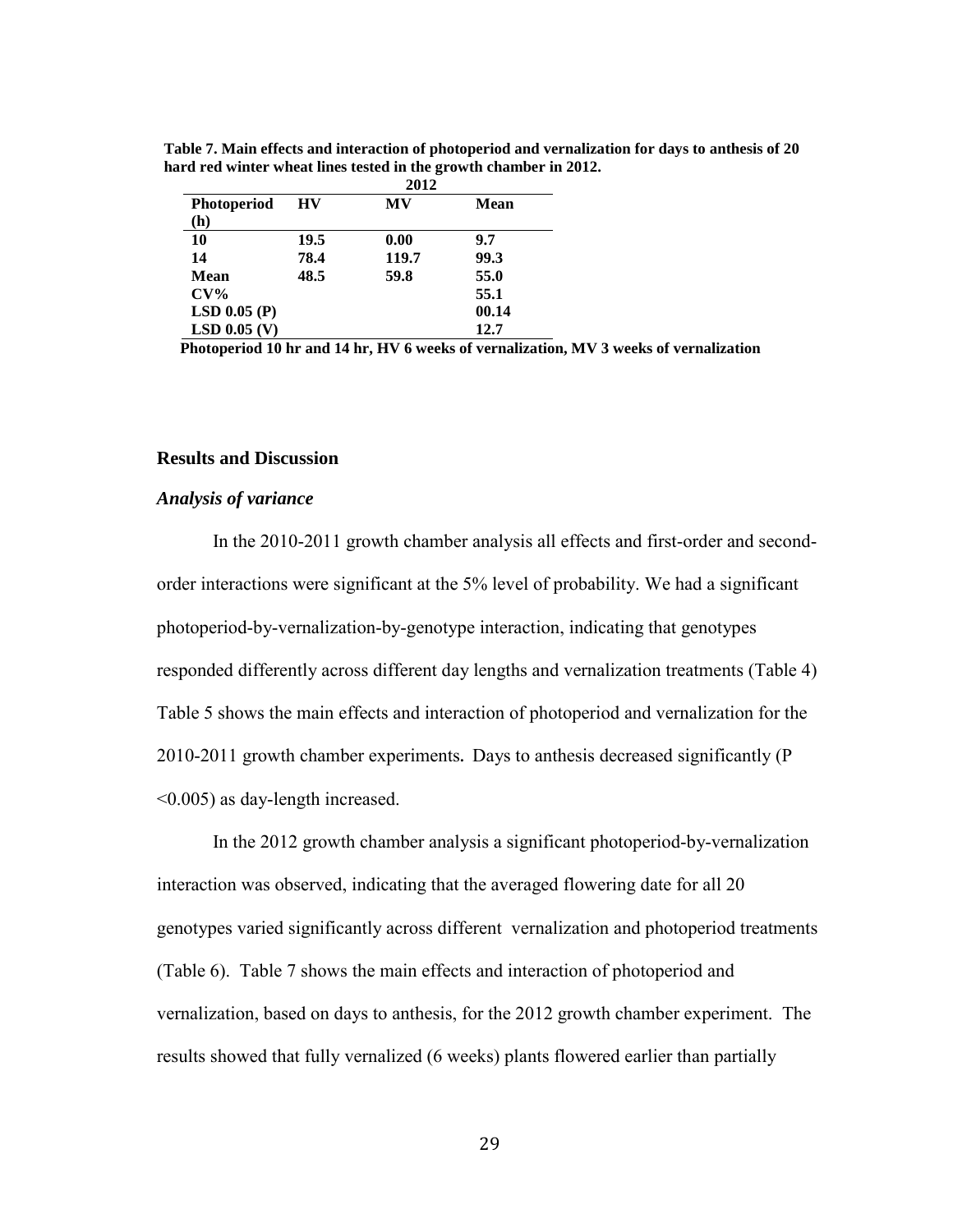vernalized ones (3 weeks).This indicates that it will be difficult to predict line performance without testing under varying photoperiod and vernalization conditions, which concurs with Ortiz-Ferrara et al. (1995), in which they concluded that without simple screening of these traits, adaptation of wheat to broad growing regions would be limited.

A summary of the means of the lines for BVP, the main effects of photoperiod  $(\Delta P)$  and vernalization  $(\Delta V)$  from the growth chamber flowering date results, as well as the four markers associated with photoperiod and vernalization, plant height, days to heading, yield and yield stability across the 2010 SRPN locations are compiled in Table 8. The BVP of the genotypes varied greatly as they did in other studies (Ortiz-Ferrara et al., 1995) and ranged from 42.3 to 76.5 day in this study.

The ∆P, the difference in flowering dates from the longer day photoperiod at 16 hours verses the shorter day photoperiod at 12 hours ranged from 6.8 days to anthesis (DTA) to 43 DTA. There were eight lines that tested photoperiod insensitive, nine sensitive, two unknown and 1 heterogeneous for the PPD-D1 gene. The ΔP for lines that tested photoperiod insensitive based on PPD-1 ranged from 6.8 to 21 DTA. The ∆P for lines that tested photoperiod sensitive based on PPD-1 ranged from 10.3 to 43 DTA. As noted in Ortiz-Ferrara et al., 1995, the long day requirement in photoperiod sensitive wheat is not overcome by prolonged vernalization. The longest ∆P of 43 DTA was observed in old cultivar Scout66. The photoperiod insensitive wheat with the lowest DTA (6.8) was OK07231, which could confirm that the PPD-D1 insensitivity gene was expressed in this un-released advanced line. However, the genotype NI07703, which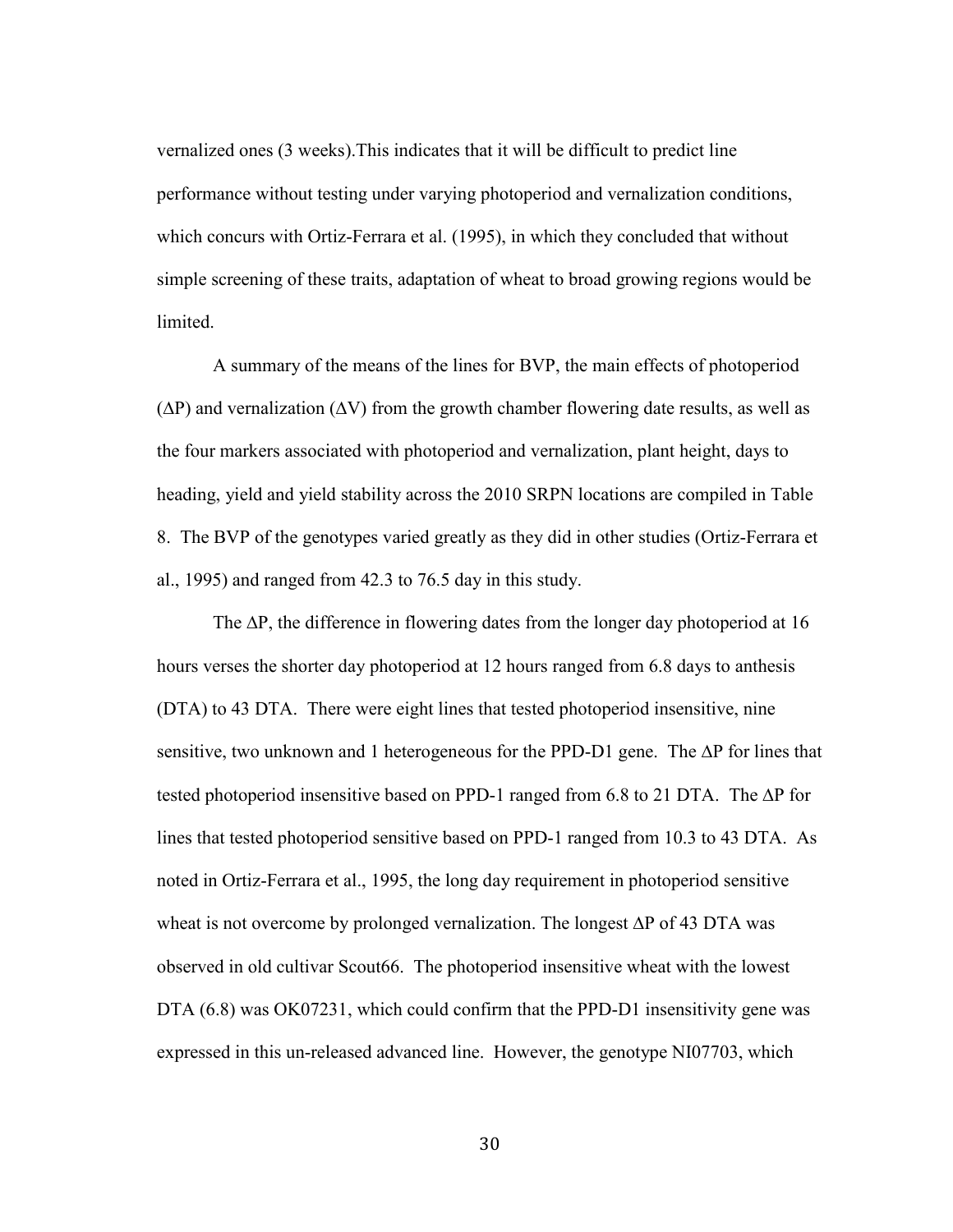tested PPD-D1 insensitive but with growth chamber measured ∆P of 21.3 could point to a false negative PPD-D1 data point or interaction between photoperiod sensitivity and vernalization requirement. This could confirm statements made by other researchers that a complex interaction between vernalization and photoperiod exists (Stefany, 1993). Not specific to the photoperiod sensitivity of a particular HRW cultivar, other studies have noted that with an increase in photoperiod length there is a decrease in the vegetative phase of wheat (Gonzalez et al., 2001).

The ∆V, the difference in flowering dates from the (6 wk) vernalization to the moderately vernalized (3 wk), under a medium long day (14hr), ranged from 0 to 100 DTA. There were three genes evaluated in this study; vrn-A1, vrn-A1b and vrn-D3. HRW can be classified into three distinct groups based on response to the low temperature requirement needed to reach vernalization saturation point. According to Li et al., (2013) a weak winter type would need less than 2 weeks, a semi winter type would need between 2-4 weeks and a strong winter type would require more than 4 weeks of vernalization. In this study there were 14, 3, and 3 lines that tested weak winter, intermediate, and heterogeneous, respectively based on the vrn-A1 gene. The ∆V values for lines that tested weak winter based on vrn-A1 ranged from 0 to 91 DTA. On the other hand, the ∆V values for lines that tested intermediate winter, based on vrn-A1 marker, ranged from 26 to 100 DTA. Furthermore, the ∆V values for the lines that tested heterogeneous winter based on vrn-A1 were 0 to 47.5 DTA. It is worth noting that Kharkof has a ∆V of 91 DTA but tested vrn-A1 weak winter, whereas TX06A1281 has a ∆V of 26 DTA and tested vrn-A1 intermediate winter. The discrepancy could be

31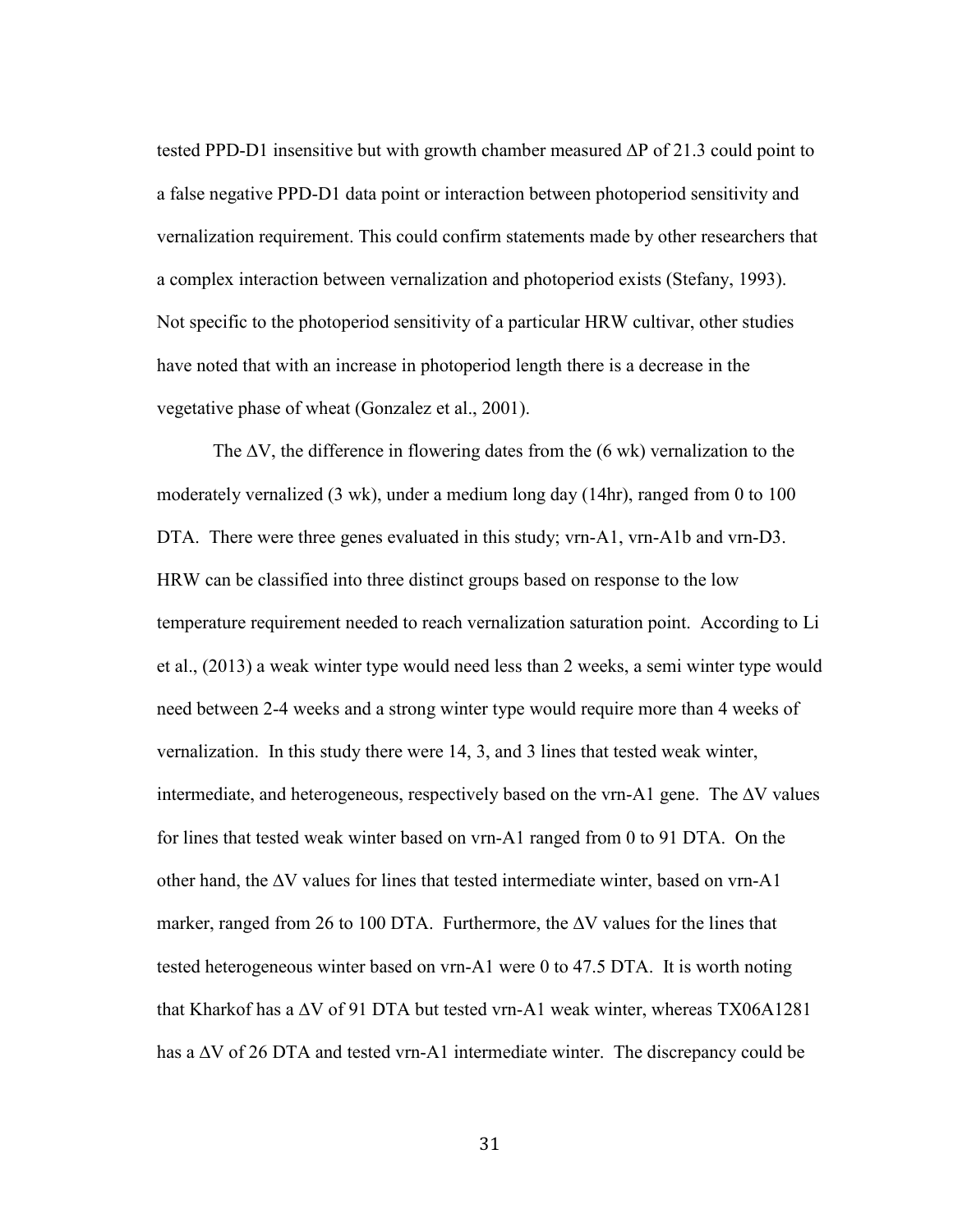explained by genotyping error, an interaction with other vernalization genes in this study, or of most interest, additional unreported genes that condition it's unique response.

The Vrn-A1 marker was used to detect HRW alleles associated with early stem elongation, and it is associated with late stem elongation, according to the USDA's 2010 SRPN marker data. Seventeen of the 20 lines evaluated in this study tested as having vrn-A1b for late stem elongation, and the reaming three tested as having vrn-A1a for early stem elongation. In this study the vrn-D3 gene with alleles vrn-D3a, which is associated with earlier maturing HRW, had 12 lines, and vrn-D3b, which is associated with late maturing HRW was positive in eight lines. The two lines with the highest  $\Delta V$ were TX05V7259 (100 DTA) and Kharkof (91 DTA). Both lines were photoperiod sensitive and vrn-A1b positive for late stem elongation; however, Kharkof which, on average across all location was 8 days later in the field trials than TX05V7259, tested as a weak winter vrn-A1 and late winter based on vrn-D3. Noted in a study conducted by Chen et al., (2010) in winter wheat cultivar Jagger, Vrn-A1 and Vrn-D3 alleles accelerated phonological development and PPD-1 decreased it due to Jagger photoperiod sensitivity.

In this study it is believed that a certain combination of genes would dictate the acceptable length of time a variety needs to be vernalized and receives the proper photoperiod length in order to complete its life cycle. As concluded in the study done by Chen et al., (2010), the correct combinations of alleles at loci Vrn-A1, Vrn-D1 and Ppd-1 would regulate the developmental phases in wheat and in turn could be customized to

32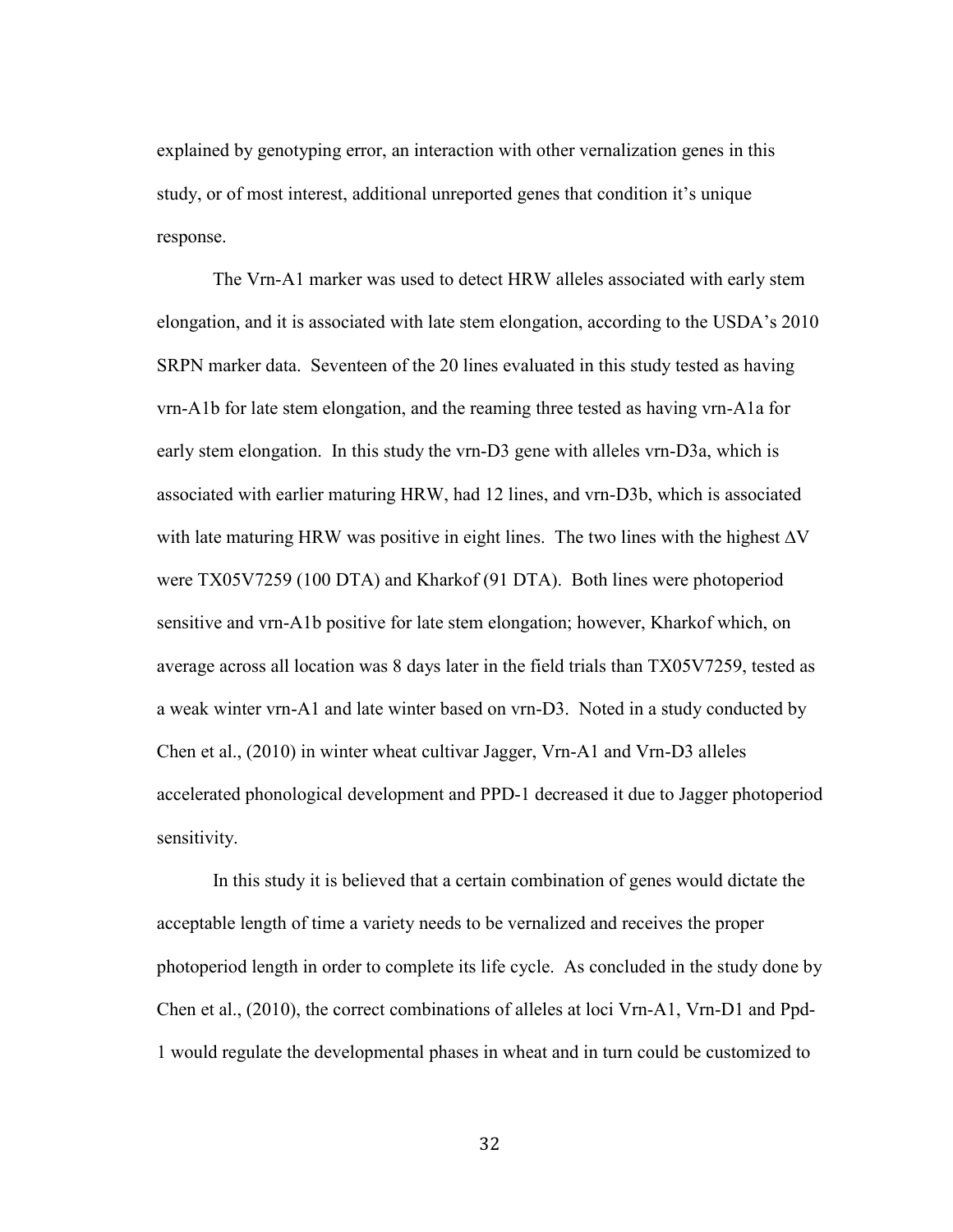fit various agricultural needs. A clear distinction can be made between lines that perform well in Texas and those that have underperformed. Newer lines such as TX06A1281, which is PPD-D1 LD insensitive, VRN-A1 inter-winter and VRN-D3 early winter, seem to outperform older lines Such as Kharkof which tested PPD-D1 LD sensitive, VRN-A1 weak winter and VRN-D3 late winter. Countries in the northern latitudes such as France and the UK would typically grow photoperiod sensitive wheat Worland et al. (1998). In contrast, in those countries in the southern latitudes of Europe, such as Italy and Yugoslavia, photoperiod insensitive wheat cultivars are more commonly grown. However some inconsistencies have been noted of older varieties and landraces being grown in some southern European areas as more photoperiod sensitive than newer lines Worland et al. (1998). Wheat breeders in southern Europe have improved adaptability by producing photoperiod insensitive wheat.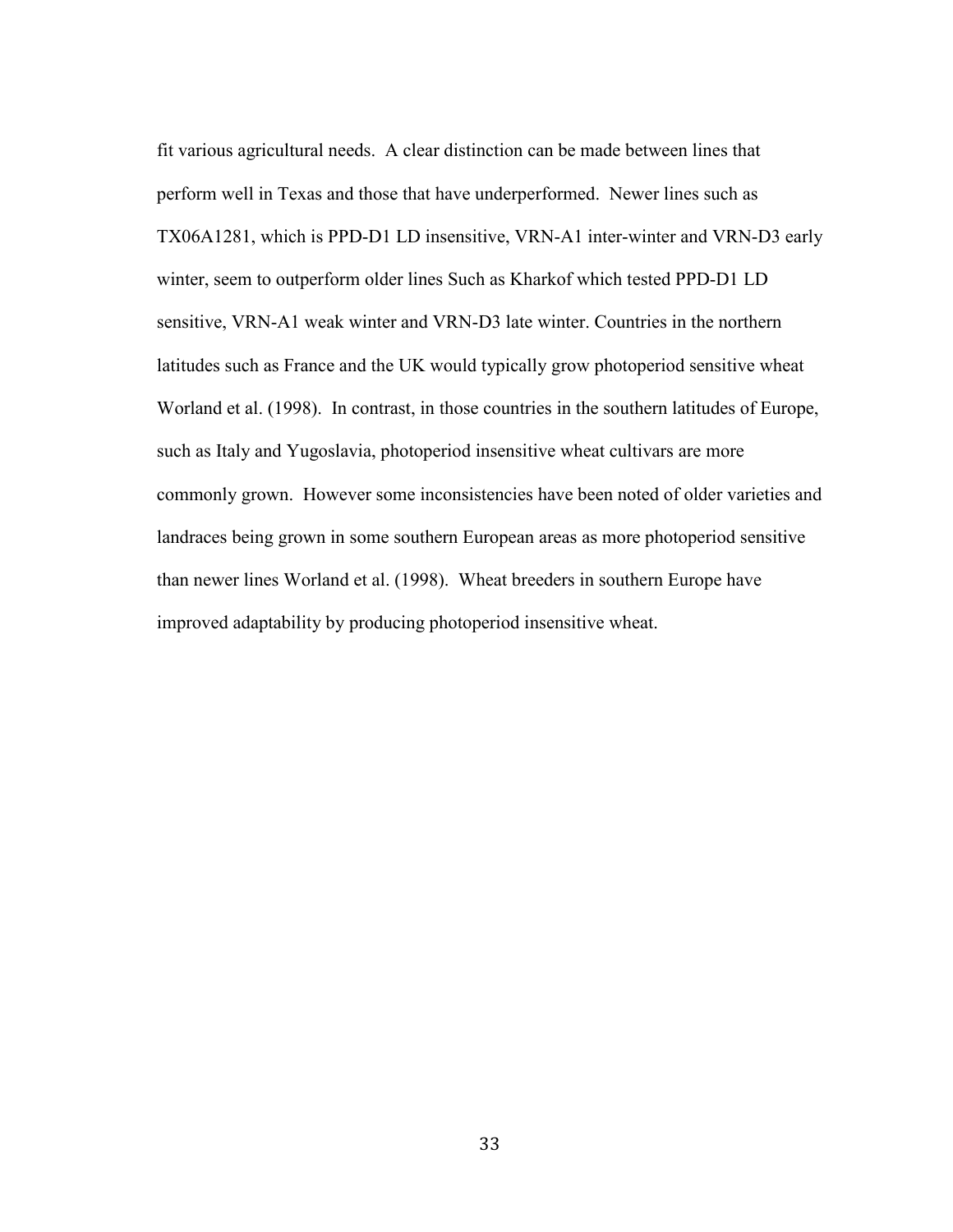| Name             | <b>BVP</b> | $\Delta V$ | $\Delta P$ | PPD-D1      | Vrn-A1             | Vrn-A1b | $Vrn-D3$    | Height | Heading | Yield | <b>Stability</b> |
|------------------|------------|------------|------------|-------------|--------------------|---------|-------------|--------|---------|-------|------------------|
|                  |            |            |            |             |                    |         |             | (cm)   | (day)   |       |                  |
| Fuller           | 55.5       |            | 11.5       | Sensitive   | WeakWinter         | Late    | EarlyWinter | 80     | 137     | 3512  | 1.1              |
| NI07703          | 47.3       | 0          | 21.3       | Insensitive | HeteroWinter       | Late    | EarlyWinter | 81     | 139     | 3665  | 1.1              |
| OK07231          | 54.3       | $\theta$   | 6.8        | Insensitive | WeakWinter         | Late    | Latewinter  | 80     | 141     | 3912  | 1.0              |
| OK05526          | 46.8       | 12         | 15         | Insensitive | HeteroWinter       | Late    | EarlyWinter | 84     | 138     | 3876  | 1.0              |
| KS010990M        | 52.5       | 16.5       | 23.5       | Unknown     | WeakWinter         | Early   | Latewinter  | 82     | 141     | 3379  | 0.9              |
| KS07HW525        | 53.3       | 20.1       | 13.3       | Sensitive   | WeakWinter         | Late    | EarlyWinter | 75     | 139     | 3480  | 1.2              |
| CO050270         | 47.8       | 23.5       | 19         | Insensitive | WeakWinter         | Late    | EarlyWinter | 79     | 136     | 3739  | 1.3              |
| KS011327M 2      | 68.3       | 23.5       | 10.3       | Sensitive   | WeakWinter         | Early   | EarlyWinter | 84     | 139     | 3556  | 1.0              |
| TX06A1281        | 42.3       | 26         | 20.8       | Insensitive | <b>InterWinter</b> | Late    | EarlyWinter | 75     | 136     | 3670  | 1.0              |
| <b>TX06A1386</b> | 51.3       | 29         | 12.8       | Insensitive | WeakWinter         | Late    | EarlyWinter | 83     | 139     | 3687  | 1.0              |
| KS06O3A 50       | 49.5       | 32.5       | 19.3       | Unknown     | WeakWinter         | Early   | Latewinter  | 84     | 137     | 3426  | 0.9              |
| NE07444          | 47.8       | 46         | 9.5        | Insensitive | WeakWinter         | Late    | Latewinter  | 86     | 139     | 3451  | 0.8              |
| NI08708          | 60         | 47.5       | 13         | Insensitive | WeakWinter         | Late    | EarlyWinter | 80     | 140     | 3881  | 1.0              |
| TX05V7269        | 56.3       | 47.5       | 14.8       | Sensitive   | HeteroWinter       | Late    | Latewinter  | 80     | 140     | 3877  | 1.2              |
| <b>TAM107</b>    | 45.8       | 57         | 33.8       | Sensitive   | WeakWinter         | Late    | EarlyWinter | 75     | 137     | 3047  | 0.9              |
| CO050303         | 76.5       | 63         | 15.8       | Sensitive   | InterWinter        | Late    | Latewinter  | 85     | 142     | 3908  | 1.1              |
| OK05204          | 51.3       | 68         | 19.8       | Hetero      | WeakWinter         | Late    | Latewinter  | 82     | 141     | 3736  | 1.0              |
| Scout66          | 51.3       | 76.5       | 43         | Sensitive   | WeakWinter         | Late    | EarlyWinter | 94     | 141     | 2861  | 0.6              |
| Kharkof          | 65.5       | 91         | 32         | Sensitive   | WeakWinter         | Late    | Latewinter  | 102    | 146     | 2323  | 0.5              |
| TX05V7259        | 48         | 100        | 22         | Sensitive   | <b>InterWinter</b> | Late    | EarlyWinter | 78     | 138     | 3839  | 1.0              |

**Table 8 Main effects of photoperiod and vernalization.**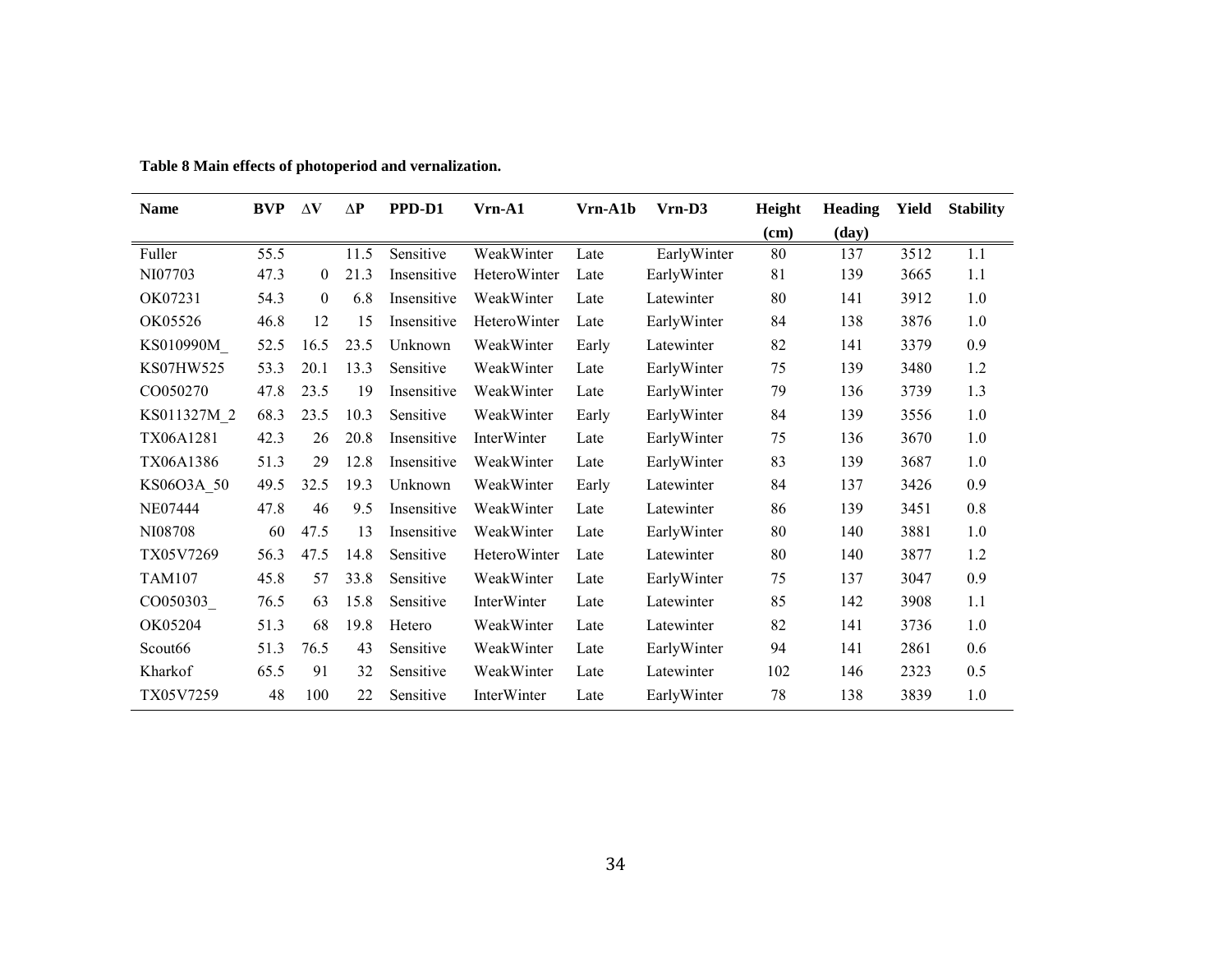### *Correlation analysis*

The results of Pearson's correlation coefficients among grain yield, yield stability, days to heading, plant height, BVP, ∆V, and ∆P (Table 9) illustrate that the taller HRW lines in this study were generally late maturing, poor yielding and less stable across environments. The photoperiod-sensitive lines also proved to be lower yielding and unstable across locations. This is not a coincidence as a strongly positive relationship between plant height and photoperiod sensitivity has previously been noted Borojevic and Borojevic (2005). Both Rht8 (reduced height gene) and Ppd-D1 (daylight insensitivity gene) are both on chromosome 2D, and together they have been shown to decrease flowering by eight days, gave a ten cm reduction in plant height and increased spikelet fertility. According to our study, lines that required longer vernalization times and were more sensitive to photoperiods were unstable across environments.

There was a positive correlation between photoperiod sensitivity and vernalization requirements ( $r=0.55$ ,  $P < 0.05$ ) as determined by our growth chamber evaluations. Static genotypes will perform well across environments and is dynamic genotypes if its performance continually changes with environmental changes Mohammadi and Amir (2013). Davidson et al., (1985) noted that time to heading was longest in non-vernalized plants under natural photoperiods, but was accelerated by long photoperiods. Plants exposed to natural photoperiods had smaller responses to vernalization. However, under longer photoperiods conditions, vernalization effects were much greater. Their study concluded that flowering of wheat is accelerated by long photoperiods and vernalization.

35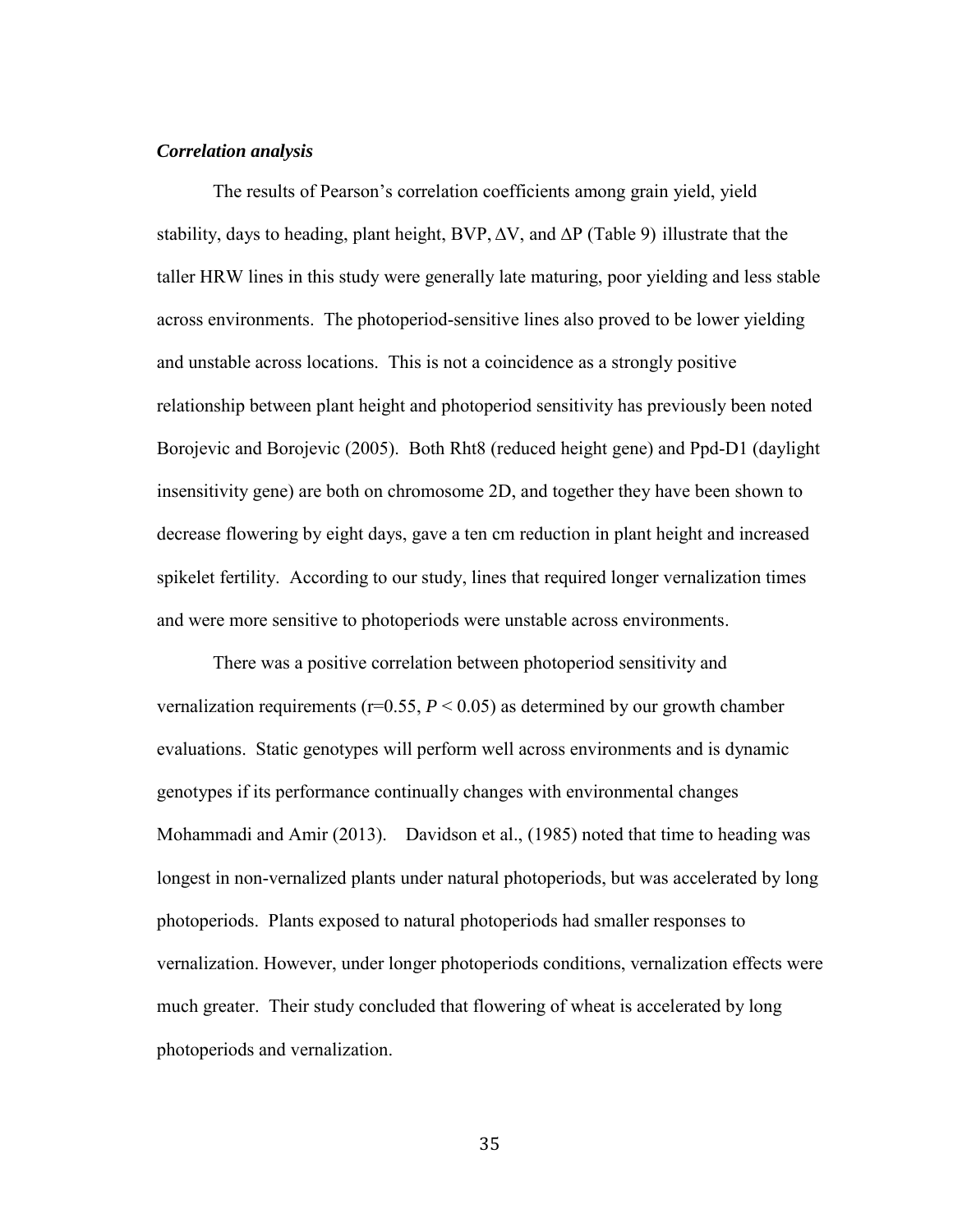|           | Heading   | Yield               | Stability  | ΛP                 | ΛV         | <b>BVP</b>            |
|-----------|-----------|---------------------|------------|--------------------|------------|-----------------------|
| Height    | $0.73***$ | $-0.66**$           | $-0.77***$ | 0.41 <sup>ns</sup> | $0.43$ ns  | 0.41 <sup>ns</sup>    |
| Heading   |           | $-0.42^{\text{ns}}$ | $-0.51*$   | 0.22 <sup>ns</sup> | $0.43$ ns  | $0.62**$              |
| Yield     |           |                     | $0.79***$  | $-0.71**$          | $-0.39$ ns | $-0.06ns$             |
| Stability |           |                     |            | $-0.55*$           | $-0.46*$   | $-0.03ns$             |
| ΛP        |           |                     |            |                    | $0.55*$    | $-0.18$ <sup>ns</sup> |
| ΛV        |           |                     |            |                    |            | 0.21 <sup>ns</sup>    |

**Table 9. Correlations among agronomic traits and the main effect of photoperiod (∆P) and main effect of vernalization (∆V).**

(-) indicates a negative correlation, \*\*\* high level of significance, \*\*intermediate level of significance, \* low level of significance, ns- not significant.

### *GGE Biplot analysis*

Genotype-by-trait biplot analysis provides a visual method for discerning the relationship among traits within a single or multitude of environments (Yang and Tinker, 2006). Furthermore, genotype-by-environment biplot analysis is a valuable visualization tool for evaluating multi-environment data, locations discriminating value and stability, and genotype-by-environment interaction. A biplot is a graphical display of a two-way table that breaks a product matrix into its column and row vectors (Yan and Tinker, 2006).

The "which-won-where" pattern of a GGE biplot dataset is considered one of its most attractive and illustrative views. In this view, a polygon is drawn on genotypes that are the farthest away from the biplot origin in order to encompass all other genotypes within the polygon's sides.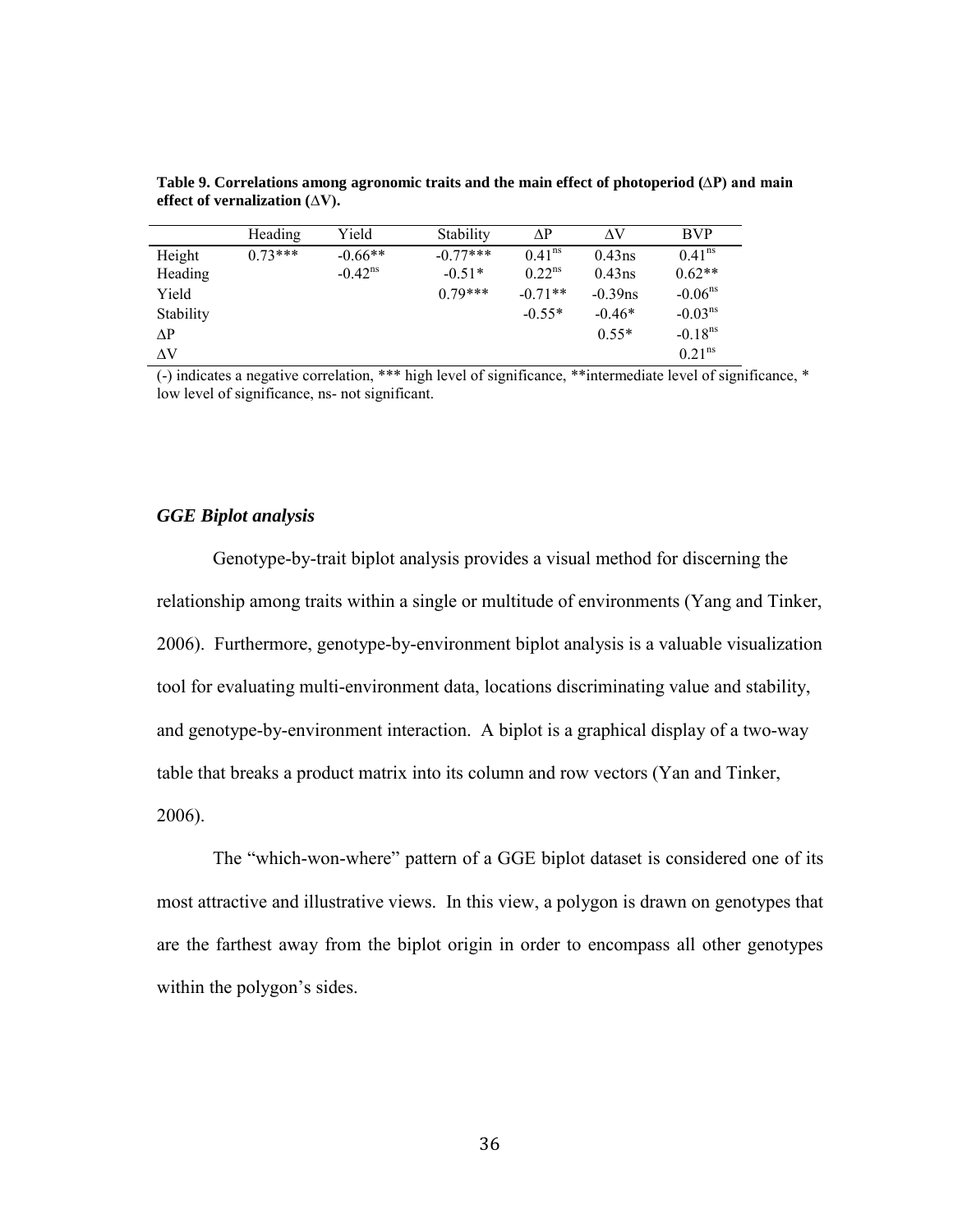Genotypes located on the vertices of the polygon have the highest or lowest values for given traits in multiple environments (Yan and Tinker, 2006). Figures 2, 3, and 4 demonstrate which genotypes have the lowest or highest values for the main effect of photoperiod (∆P), main effect for vernalization (∆V), grain yield, height, and days to heading across the two growth chambers and all 30 field environments.

The Biplot for the relationships among photoperiod and vernalization explained 100% of total variation with 79.1% by PC1 and 20.9% by PC2 (Fig. 2). TX05V725 and Scout 66 were the vertex genotypes and the lines with the highest vernalization requirement and photoperiod sensitivity, respectfully. Kharkov was in the middle of the two, and had high ∆V and ∆P. On the other hand, genotypes Ok07231 and NI07703 had the lowest ∆V and ∆P, as they were the vertex genotypes located farthest from the ∆V and ∆P testers.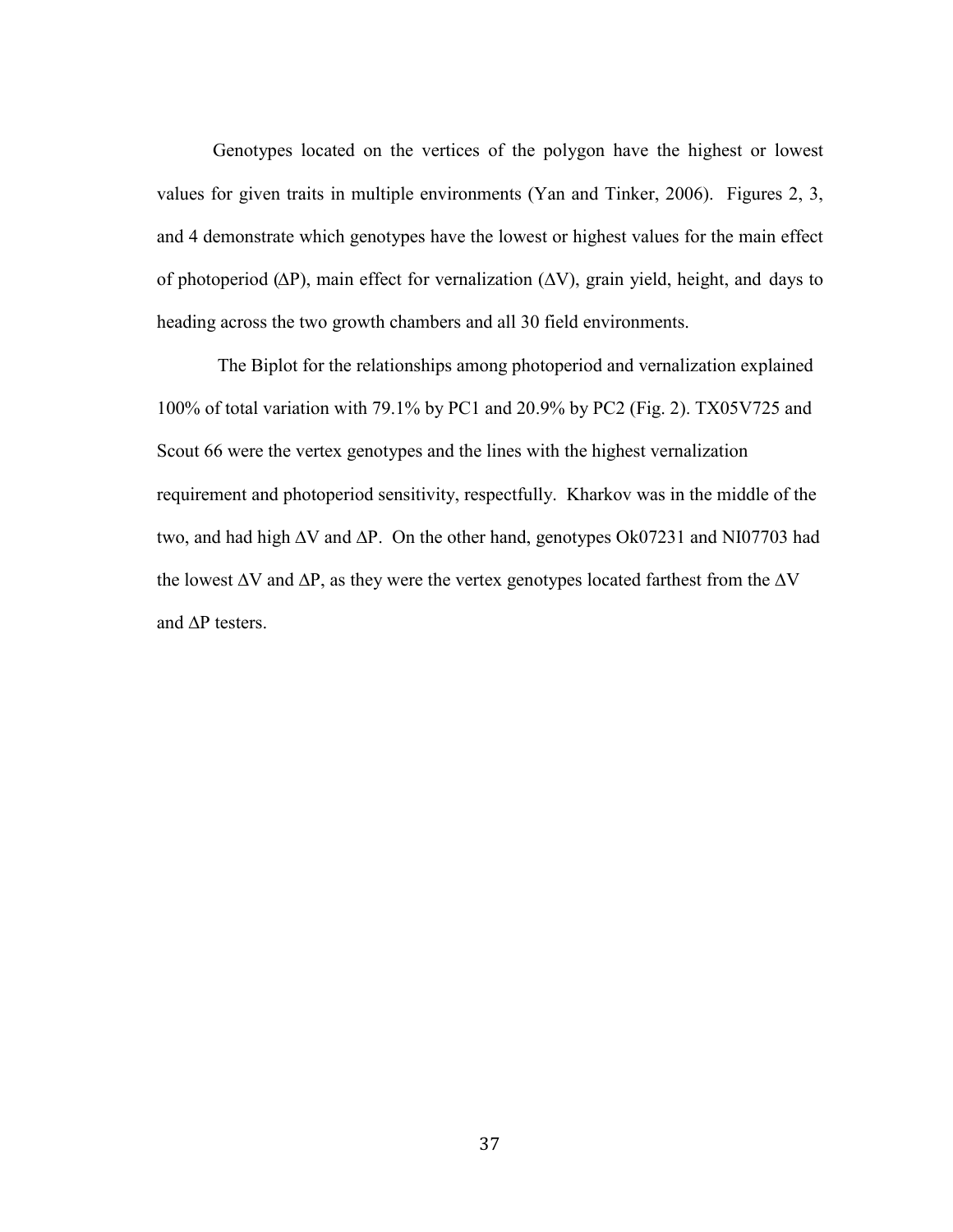Data from: C:\Amir\Students\Bryan Simoneaux\Data\2010 and 2011 GC combined.xlsx



Which wins where or which is best for what

**Fig. 2 Polygon view of biplot based on main effect of vernalization (V) and photoperiod (P) of 20 HRW lines tested in the growth chamber from 2010-2011. Genotypes that lie in the (V) quadrant have tested high for vernalization requirement and lines that lie in the (P) quadrant have tested to be photoperiod sensitive. Whereas lines that lie adjacent to the (P) quadrant have tested photoperiod in-sensitive. Lines that lie adjacent to the (V) quadrant have tested low in vernalization requirement.**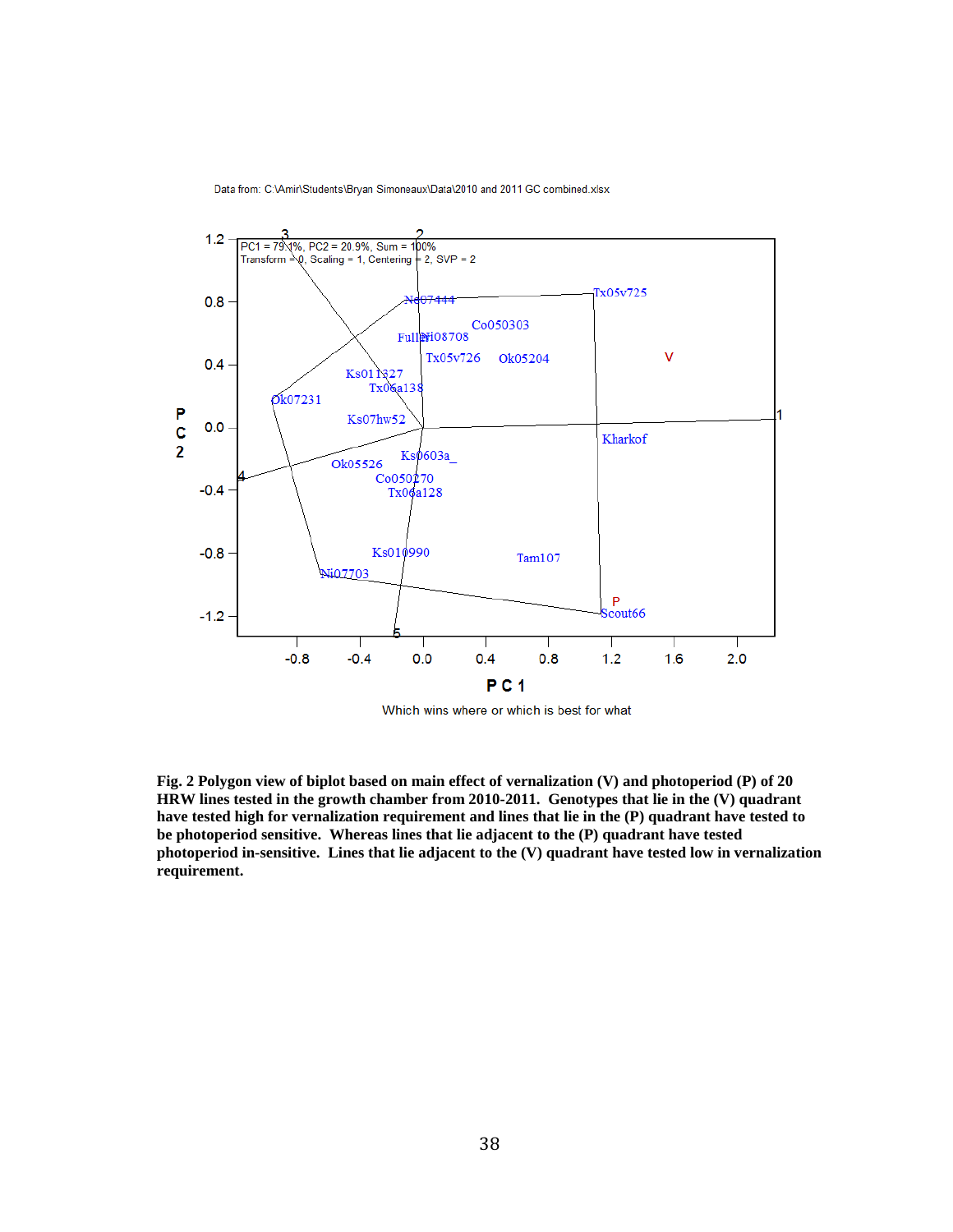The biplot for yield performance of the SRPN lines across all locations in the test (Table 10), explained 59.5% of the total variation with 49.9% by PC1 and 9.6% by PC2 (Fig.3). The biplot illustrates which lines performed well in terms of grain yield in which environments. TX05V7269 was the best overall genotype across all locations that fell within vectors 1 and 2. Genotypes TX06A1281, TX05V7259, KS07HW525 and CO050270 yielded higher in locations N1 and also performed well in locations C2, C3, K1, K2, K4, K5, N2, NE2, O1,O2, O4, T2, T4 and W1, which is illustrated by clusters 1 and 2 located between vectors 1 and 2. OK07231 was lower yielding than TXo5V7269 based on distance from the origin to the vertex of the biplot, but was the best entry for environments that fell within vectors 1 and 4. Genotype NI08708 did very well in location C4 and also along with NI07703, CO050303\_2, and OK05204 did well in clusters 3, 4 and 5 located within vectors 1 and 4. These genotypes were closely associated with locations K3, NE1, NE4, S1, S2, T1, and T3 of vectors 1 and 4. Kharkov, Scout 66 and TAM 107 were the lowest yielders as they fell far from all location clusters.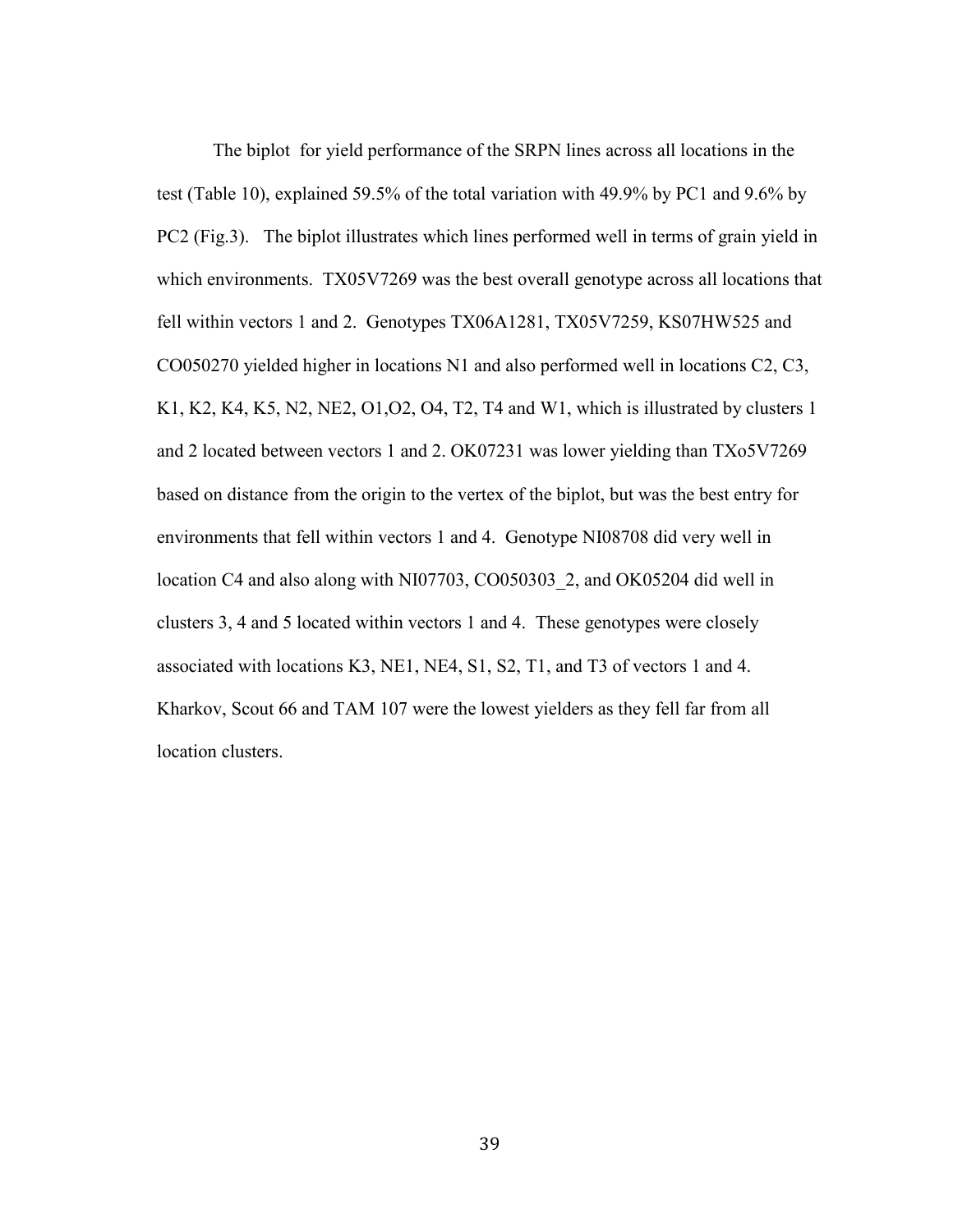| Location                  | <b>Abbreviations</b> | Coordinates                        | Location         | <b>Abbreviations</b> | Coordinates                         |
|---------------------------|----------------------|------------------------------------|------------------|----------------------|-------------------------------------|
| Clovis Dryland            | N <sub>1</sub>       | 34.4°N, 103.2°W                    | Hays             | K1                   | 38.8°N, 99.3°W                      |
| Clovis Irrigated          | N2                   | 34.4°N, 103.2°W                    | Hutchinson       | K <sub>2</sub>       | 38.0°N, 97.9°W                      |
| Farmington                | N <sub>3</sub>       | 36.7°N, 108.3°W                    | Salina           | K3                   | 38.8°N, 97.6°W                      |
| <b>Bushland Dry</b>       | T1                   | 35.1°N, 102.0°W                    | Colby            | K4                   | 39.3°N, 101.0°W                     |
| <b>Bushland Irrigated</b> | T <sub>2</sub>       | 35.1°N, 102.0°W                    | Garden City      | K5                   | $37.0^{\circ}$ N, $100.0^{\circ}$ W |
| Chilicothe                | T <sub>3</sub>       | 34.2°N, 99.5°W                     | Wichita          | K6                   | 37.6°N, 97.3°W                      |
| Prosper                   | T <sub>4</sub>       | 33.0°N, 96.0°W                     | Winfield         | K7                   | 37.0°N,96.0°W                       |
| Stillwater                | O <sub>1</sub>       | $36.0^{\circ}$ N, $97.0^{\circ}$ W | Lincoln          | NE1                  | 40.8°N, $96.6$ °W                   |
| Goodwell                  | O2                   | 36.5°N, 101.6°W                    | Clay Center      | NE <sub>2</sub>      | 40.5°N, 98.0°W                      |
| Lahoma                    | O <sub>3</sub>       | 36.3°N, 98.0°W                     | North Platte     | NE3                  | 41.1°N, $100.7$ °W                  |
| Granite                   | <b>O4</b>            | 34.9°N, 99.3°W                     | Sidney           | NE4                  | 41.1°N, $102.9$ °W                  |
| Akron                     | C <sub>1</sub>       | 40.1°N, $103.2$ °W                 | Alliance         | NE5                  | 42.0°N, $102.0$ °W                  |
| Burlington                | C <sub>2</sub>       | 39.3°N, 102.2°W                    | <b>Brookings</b> | S1                   | 44.3°N, 96.7°W                      |
| Fort Collins              | C <sub>3</sub>       | 40.5°N, $105.0$ °W                 | Dakota Lakes     | S <sub>2</sub>       | 44.1°N, $100.0$ °W                  |
| Walsh                     | C <sub>4</sub>       | 37.3°N, 102.2°W                    | Pine Bluffs      | W1                   | 41.1°N, $104.0$ °W                  |

**Table 10. Locations, and their abbreviations, where the 2010 Southern Regional Performance Nursery (SRPN) was conducted.**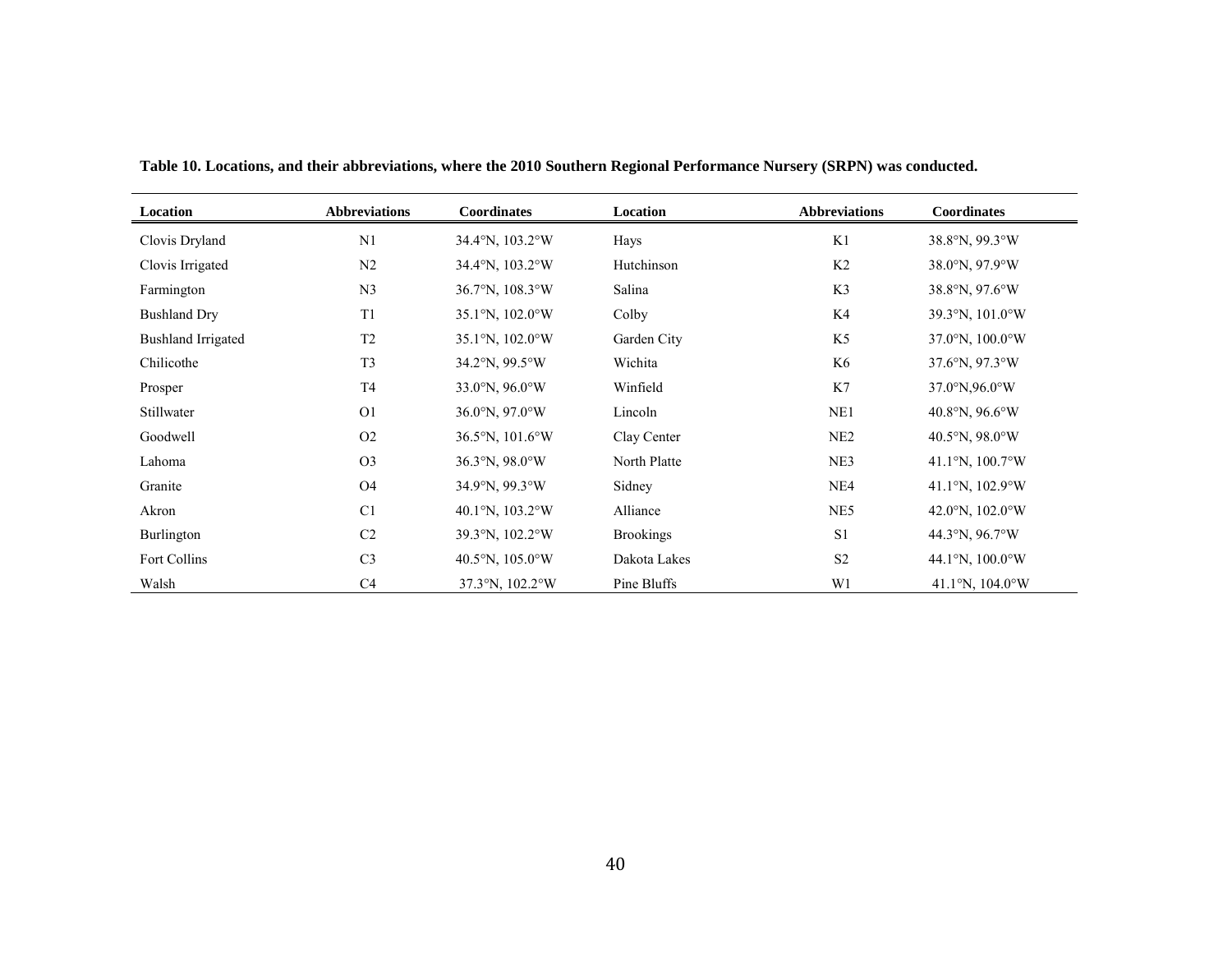

Data from: C:\Amir\Students\Bryan Simoneaux\Data analysis\Trait means.xls

**Fig. 3 Yield performance of the Southern Regional Performance Nursery ( SRPN) lines done in 2010 across 30 U.S. Locations. (Abbreviations: Clovis Dryland-N1, Clovis Irrigated-N2, Farmington-N3, Bushland dryland-T1, Bushland Irrigated-N2, Chilicothe-T3, Prosper T-4, Stillwater-O1, Goodwell-O2, Lahoma O-3, Granite O-4, Akron C-1, Burlington C-2, Fort Collins C-3, Walsh C-4, Hays K-1, Hutchinson K-2, Salina K-3, Colby K-4, Garden City K-5, Wichita K-6, Winfield K-7, Lincoln NE-1, Clay Center NE-2, North Platte NE-3, Sidney NE-4, Alliance NE-5, Brookings S-1, Dakota Lakes S-2, Pine Bluffs W-1).**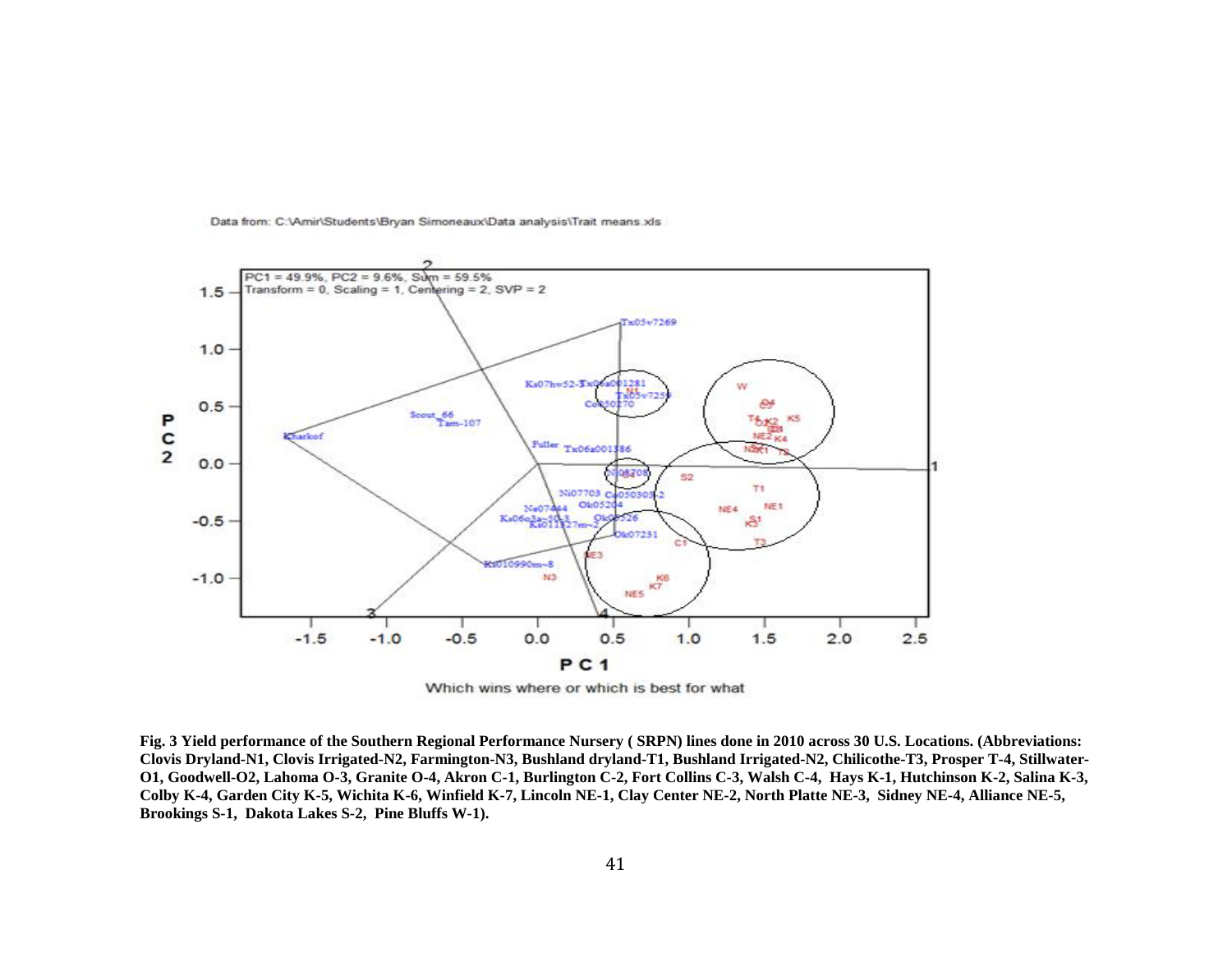The Biplot below for association of  $\Delta P$  and  $\Delta V$  with agronomic traits, such as yield, plant height, and days to heading, explained 79.3% of the total variation with 60.8% by PC1 and 18.5% by PC2 (Fig. 4). The biplot shows that Kharkof was the tallest and latest as it is the vertex genotype farthest to the right of the biplot. Scout 66 and TAM 107 were also negatively associated with yield and were among the tallest and latest genotypes. In other studies, early genotypes were shorter and had a reduction in spikelets per head but had a net increase in grains per head due to higher spike fertility (Worland et al., 1998). Genotype OK07231 was the vertex genotype for grain yield based on its position between vertex 3 and 4.

Figures 5 and 6 depict the mean performance and stability of the HRW genotypes for ∆P, and ∆V as well as grain yield, plant height, and days to heading. The genotypes were evaluated for both yield performance and stability across environments. The red arrow points to the values for the different traits; while the blue arrows indicate variability or decreased stability in either direction. The genotypes located to the right of the blue vertical line indicate consistently higher values for traits across all locations.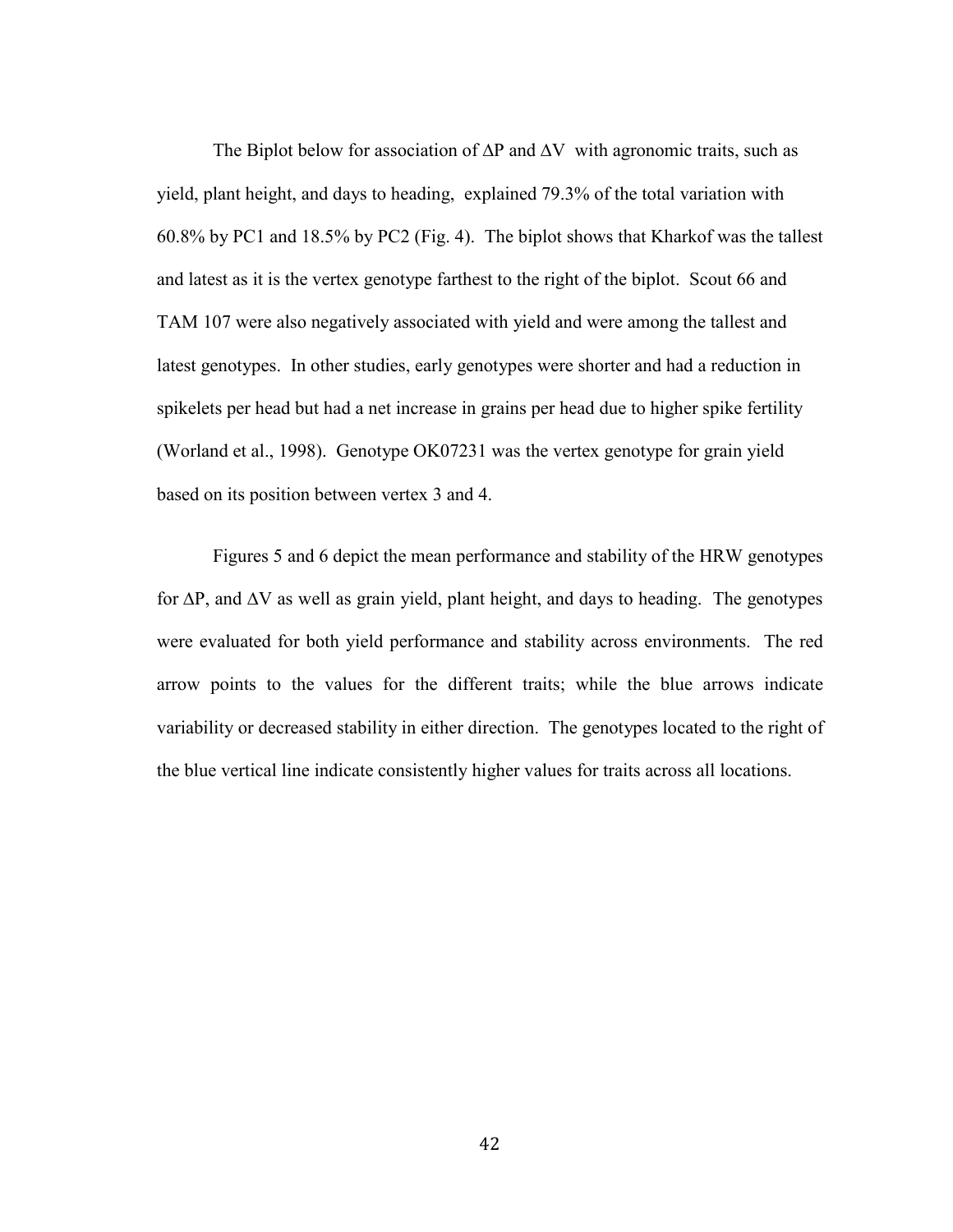Data from: C:\Amir\Students\Bryan Simoneaux\Data analysis\Trait means.xls



Which wins where or which is best for what

**Figure 4 Association of the main effect of photoperiod (P) and vernalization (V) with yield, height, and heading date for 20 lines representing the 2010 Southern Regional Performance Nursery (SRPN).**